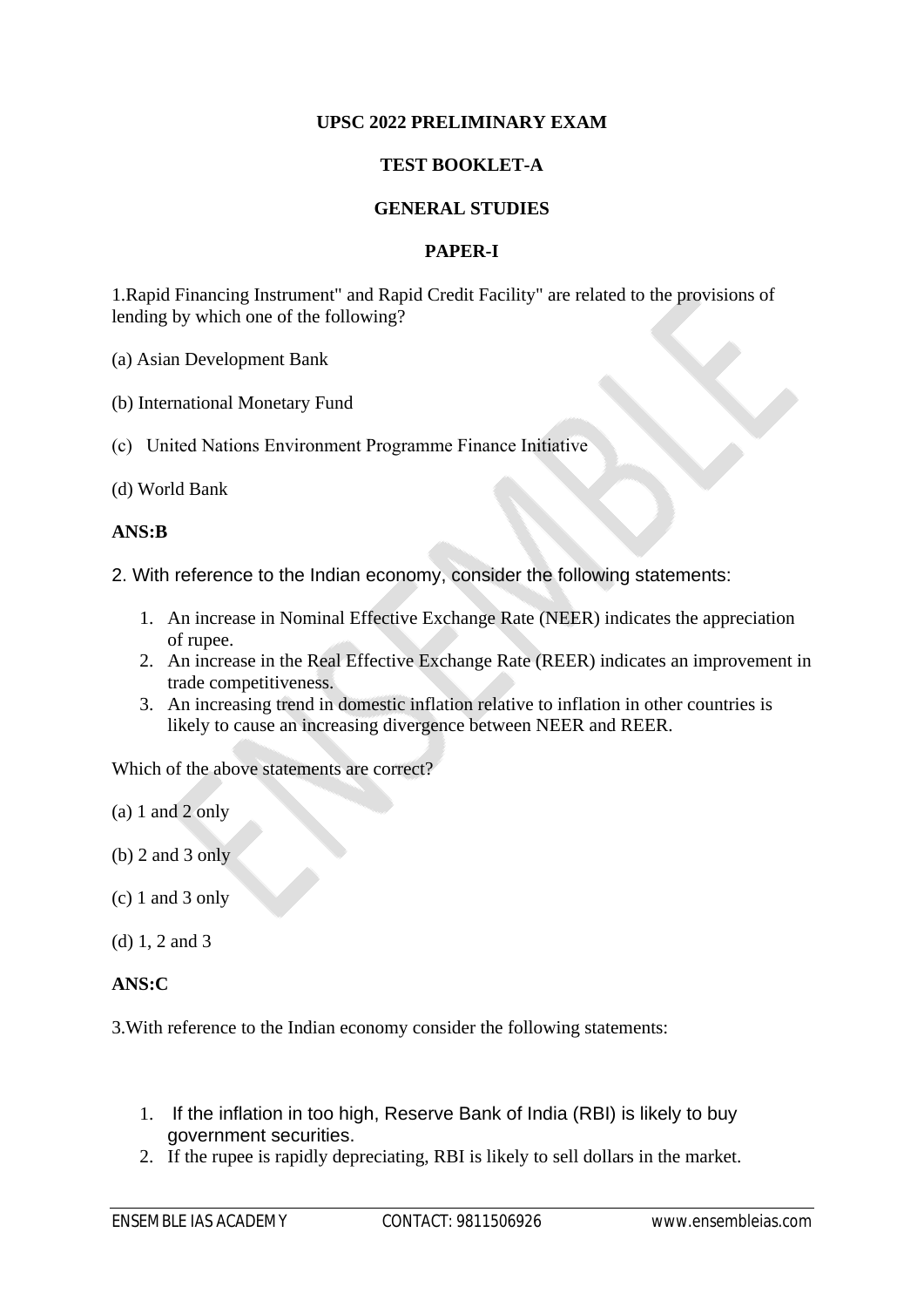3. If interest rates in the USA or European Union were to fall, that is likely to induce RBI to buy dollars.

Which of the statements given above are correct?

- (a) 1 and 2 only
- (b) 2 and 3 only
- (c) 1 and 3 only
- (d) 1, 2 and 3

## **ANS:B**

4.With reference to the "G20 Common Framework", consider the following statements:

- 1. It is an initiative endorsed by the G20 together with the Paris Club.
- 2. It is an initiative to support Low Income Countries with unsustainable debt.

Which of the statements given above is/are correct?

- (a) 1 only
- (b) 2 only
- (c) Both 1 and 2
- (d) Neither 1 nor 2

#### **ANS:C**

5.With reference to the Indian economy, what are the advantages of "Inflation Indexed Benda (IIBs)"?

- 1. Government can reduce the coupon rates on its borrowing by way of 11Bs.
- 2. IIBs provide protection to the investors from uncertainty regarding inflation.
- 3. The interest received as well as capital gains on IIBs are not taxable.

Which of the statements given above are correct?

- (a) 1 and 2 only
- (b) 2 and 3 only
- (c) 1 and 3 only

(d) 1, 2 and 3

#### **ANS:A**

ENSEMBLE IAS ACADEMY CONTACT: 9811506926 www.ensembleias.com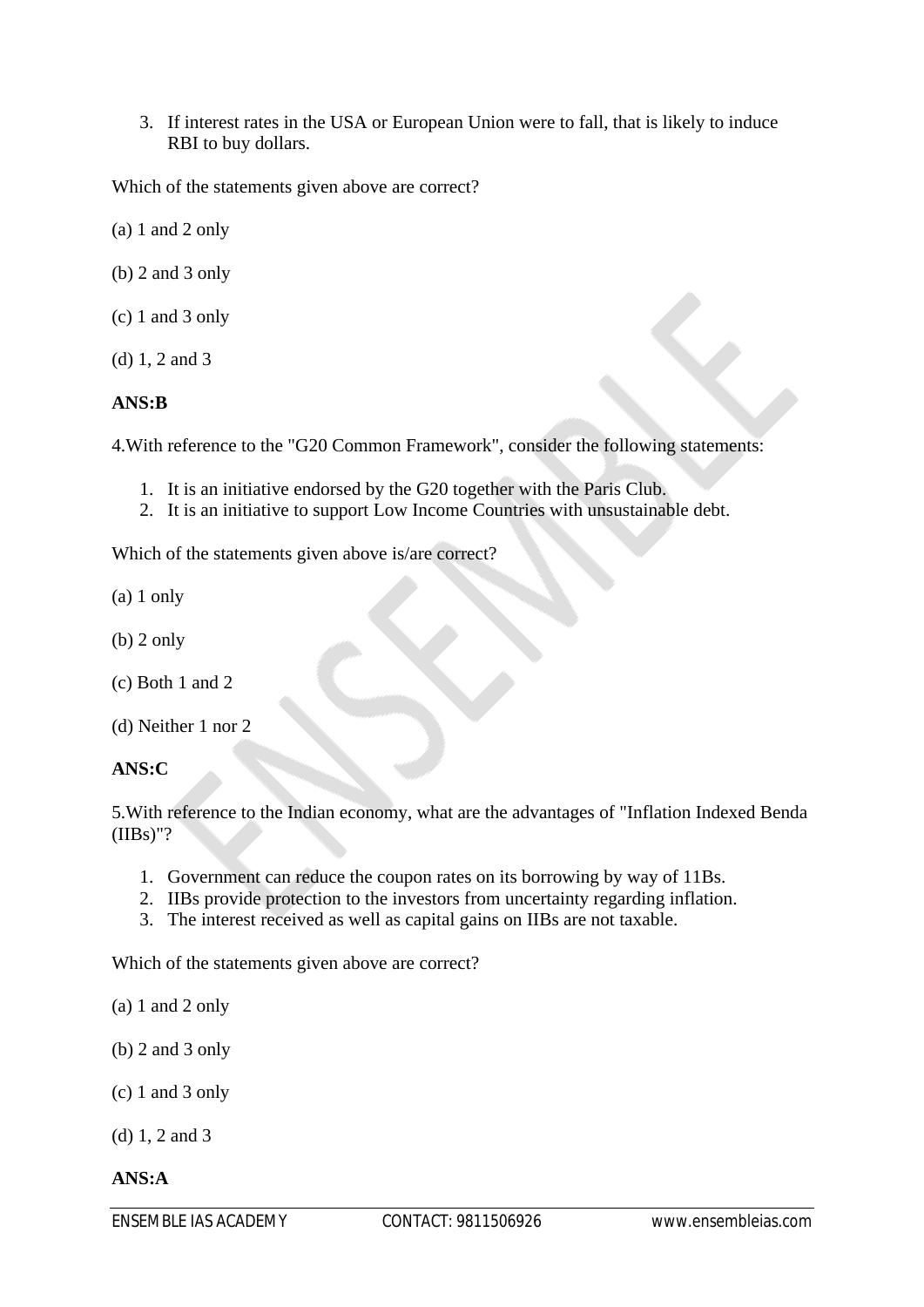6.With reference to foreign-owned e-commerce firms operating in India, which of the following statements is/are correct?

- 1. They can sell their own goods in addition to offering their platforms as market-places.
- 2. The degree to which they can own big sellers on their platforms is limited.
- 3. Select the correct answer using the code given below:

(a) 1 only

(b)2 only

- (c) Both 1 and 2
- (d) Neither 1 nor 2

## **ANS:B\***

7.Which of the following activities constitute real sector in the economy?

- 1. Farmers harvesting their crops
- 2. Textile mills converting raw cotton into fabrics
- 3. A commercial bank lending money to a trading company A corporate body issuing Rupee Denominated Bonds overseas

Select the correct answer using the code given below:

- (a) 1 and 2 only
- (b) 2, 3 and 4 only
- (c) 1, 3 and 4 only
- (d) 1, 2, 3 and 4

## **ANS:A**

8.Which one of the following situations best reflects "Indirect Transfers" often talked about in media recently with reference to India?

(a) An Indian company investing in a foreign enterprise and paying taxes to the foreign country on the profits arising out of its investment

(b) A foreign company investing in India and paying taxes to the country of its base on the profits arising out of its investment

(c) An Indian company purchases tangible assets in a foreign country and sells such assets after their value increases and transfers the proceeds to India

(d)A foreign company transfers shares and such shares derive their substantial value from assets located in India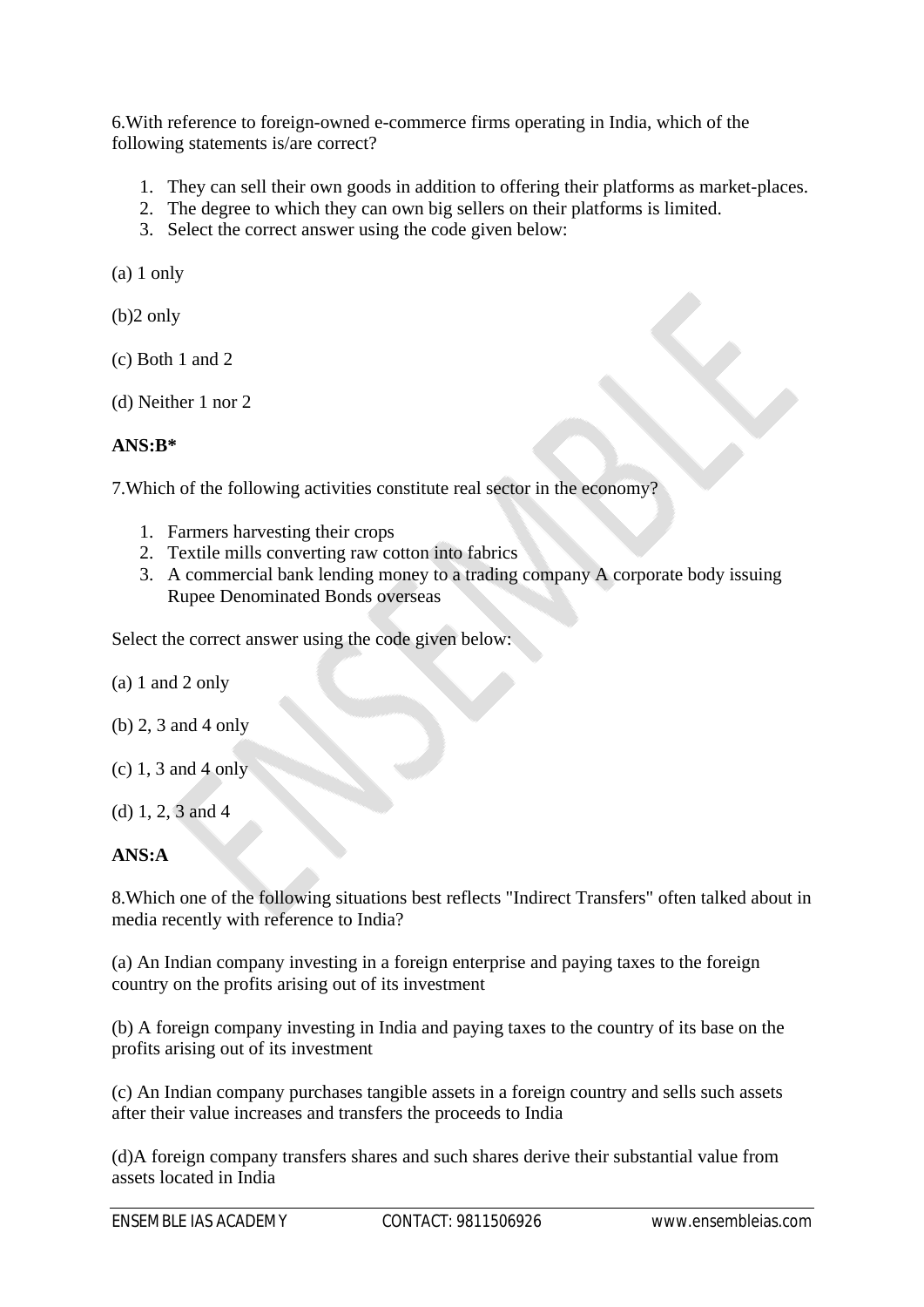## **ANS:D**

9.With reference to the expenditure made by an organisation or a company, which of the following statements is/are correct?

- 1. Acquiring new technology is capital expenditure.
- 2. Debt financing is considered capital expenditure, while equity financing is considered revenue expenditure.

Select the correct answer using the code given below:

(a) 1 only

- (b) 2 only
- (c) Both 1 and 2

```
(d) Neither 1 nor 2
```
## **ANS:A**

10.With reference to the Indian economy, consider the following statements :

- 1. A share of the household financial savings goes towards government borrowings.
- 2. Dated securities issued at market-related rates in auctions form a large component of internal debt.

Which of the above statements is/are correct?

(a)1 only

- (b) 2 only
- (c) Both 1and 2
- (d) Neither 1 nor 2

## **ANS:C**

11.Consider the following statements:

- 1. Pursuant to the report of H.N. Sanyal Committee, the Contempt of Courts Act, 1971 was passed.
- 2. The Constitution of India empowers the Supreme Court and the High Courts to punish for contempt of themselves.
- 3. The Constitution of India defines Civil Contempt and Criminal Contempt. In India, the Parliament is vested with the powers to make laws on Contempt of Court.

Which of the statements given above is/are correct?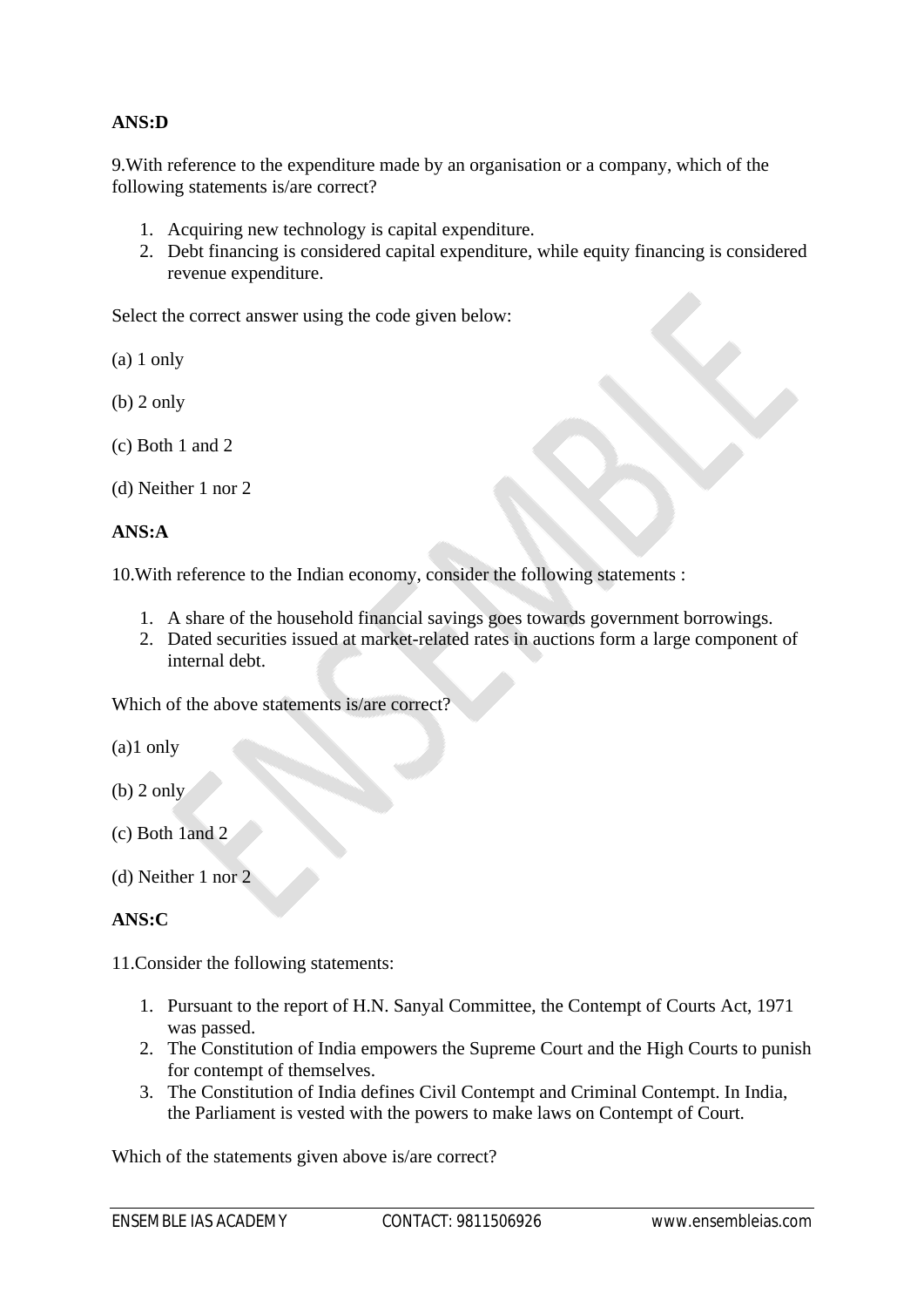(a) 1 and 2 only.

- (b) 1, 2 and 4.
- (c) 3 and 4 only
- (d) 3 only

## **ANS:B**

12.With reference to India, consider the following statements:

- 1. Government law officers and legal firms are recognised as advocates, but corporate lawyers and patent attorneys are excluded from recognition as advocates.
- 2. Bar Councils have the power to lay down the rules relating to legal education and recognition of law colleges.

Which of the statements given above is/are correct?

- (a) 1 only
- (b) 2 only
- (c) Both 1 and 2
- (d) Neither 1 nor 2

## **ANS:C**

13.Cunasider the following statements:

- 1. A bill amending the Constitution requires a prior recommendation of the President of lndia
- 2. when a Constitution Amendment Bill is presented to the President of India, it is obligatory for the President of India to give his/her assent.
- 3. A Constitution Amendment Bill must be passed by both the Lek Sabha and the Rajya Sabha by a special majority and there is no provision for joint sitting.

which of the statements given above are correct?

- (a) 1 and 2 only
- (b) 2 and 3 only
- (c) 1 and 3 only
- (d) 1,2 and 3

## **ANS:B**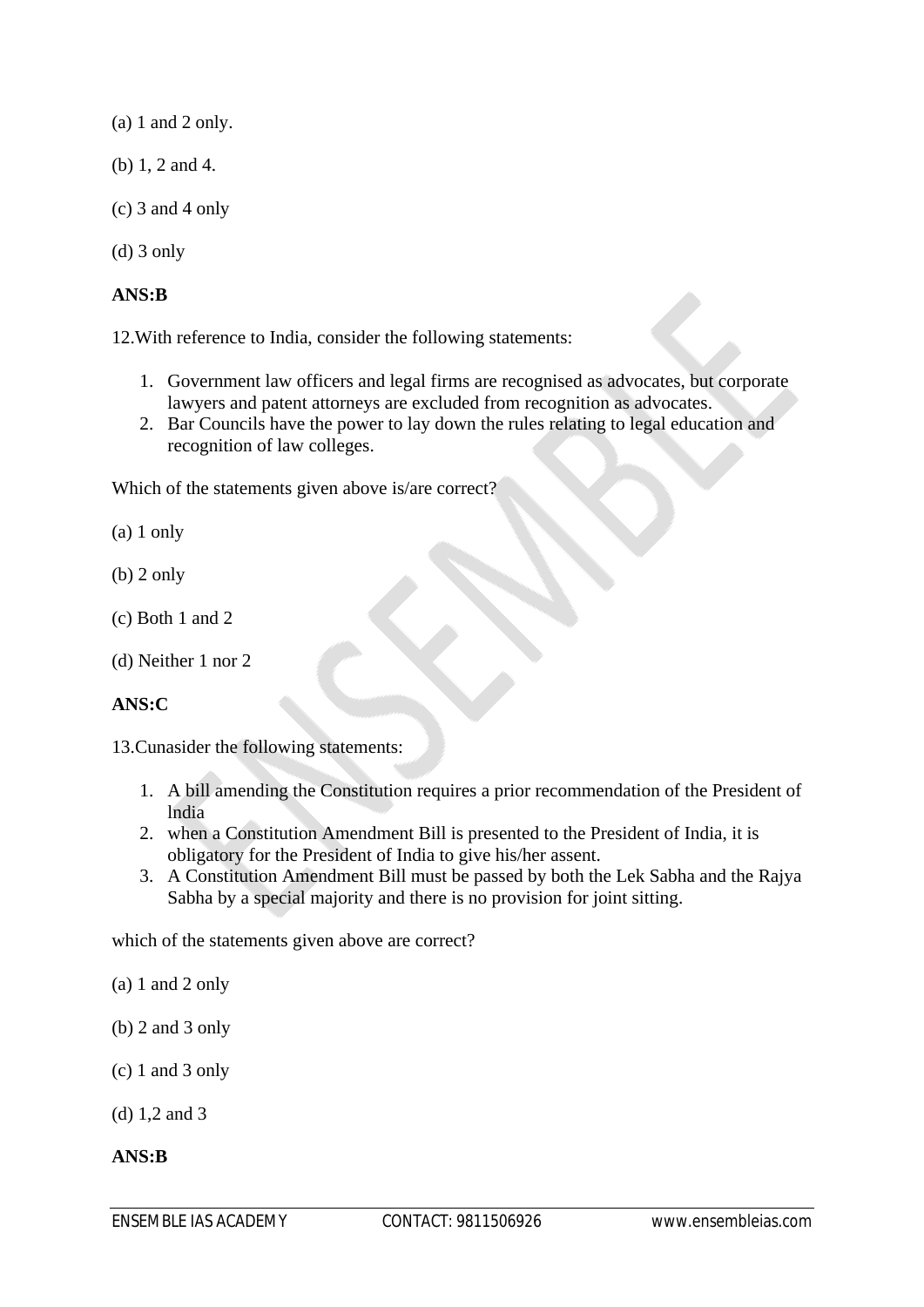14.Consider the following statements:

- 1. The Constitution of India classifies the ministers into four ranks via Cabinet Minister, Minister of State with Independent Charge, Minister of State and Deputy Minister.
- 2. The total number of ministers in the Union Government, including the Prime Minister, shall not exceed 15 percent of the total number of members in the Lok Sabha.

Which of the statements given above is/are correct?

(a) 1 only

- (b) 2 only
- (c) Both l and 2
- (d) Neither 1 nor 2

## **ANS:B**

15.Which of the following is/are the exclusive power(s) of Lok Sabha?

- 1. To ratify the declaration of Emergency
- 2. To pass a motion of no-confidence against the Council of Ministers
- 3. To impeach the President of India

Select the correct answer using the code given below:

(a) 1 and 2

- (b) 2 only
- (c) 1 and 3
- (d) 3 only

## **ANS:B**

16.With reference to anti-defection law in India, consider the following statements:

- 1. The law specifies that a nominated legislator cannot join any political party within six months of being appointed to the House.
- 2. The law does not provide any time-frame within which the presiding officer has to decide a defection case.

Which of the statements given above is/are correct?

(a) 1 only

(b) 2 only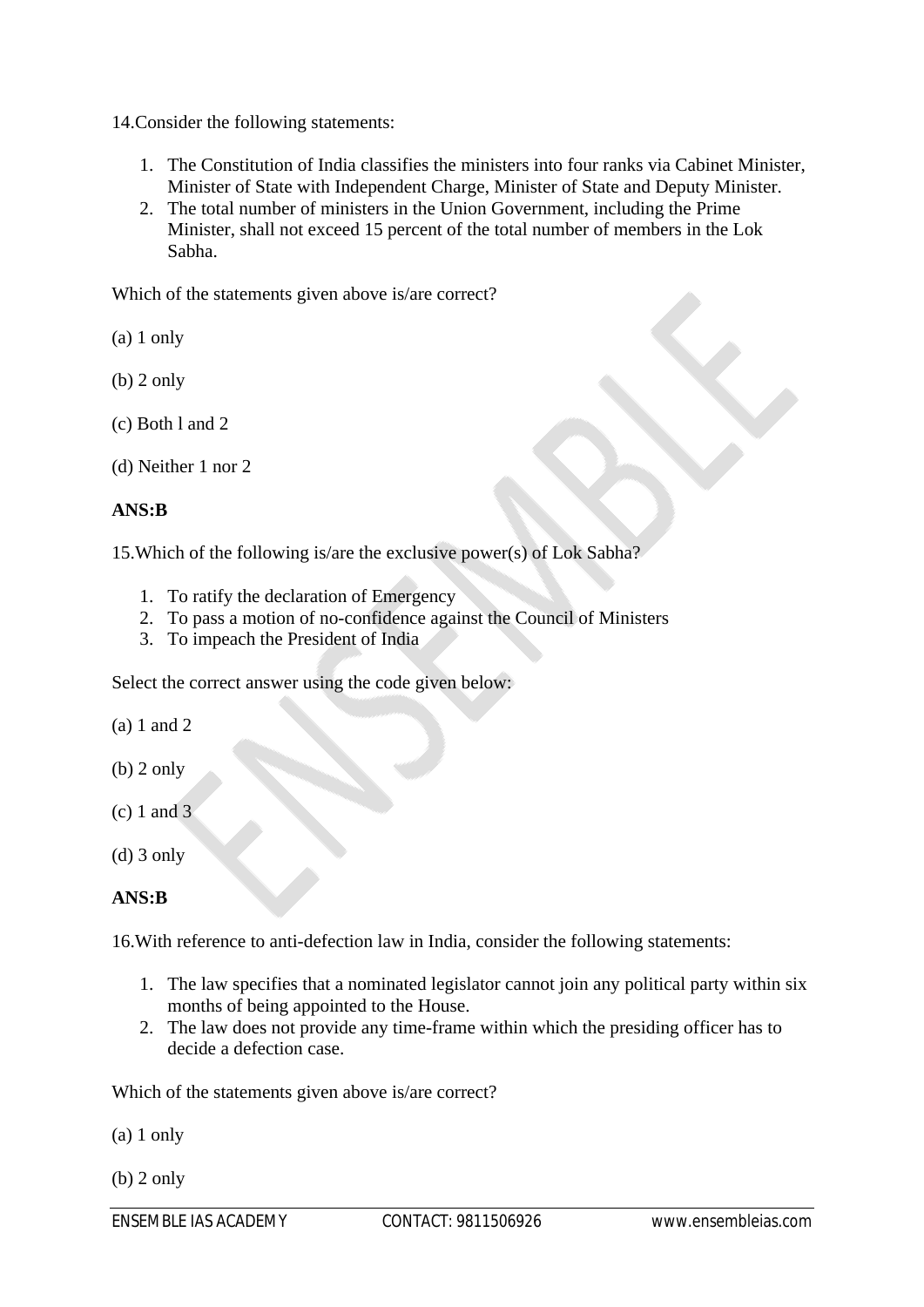(c) Both 1 and 2

(d) Neither 1 nor 2

## **ANS:B**

17.Consider the following statements:

- 1. Attorney General of India and Solicitor General of India are the only officers of the Government who are allowed to participate in the meetings of the Parliament of India.
- 2. According to the Constitution of India, the Attorney General of India submits his resignation when the Government which appointed him resigns.

Which of the statements given above is/are correct?

(a)1 only.

(b)2 only

(c)Both 1 and 2

(d) Neither 1 nor 2.

## **ANS:D**

18.With reference to the writs issued by the Courts in India, consider the following statements:

- 1. Mandamus will not lie against a private organisation unless it is entrusted with a public duty.
- 2. Mandamus will not lie against a Company even though it may be a Government Company.
- 3. Any public minded person can be a petitioner to move the Court to obtain the writ of Quo Warranto.

Which of the statements given above are correct?

(a) 1 and 2 only

- (b) 2 and 3 only
- (c) 1 and 3 only
- (d)1, 2 and 3

## **ANS:C**

19.With reference to Ayushman Bhar Digital Mission, consider the following statements:

1. Private and public hospitals must adopt it.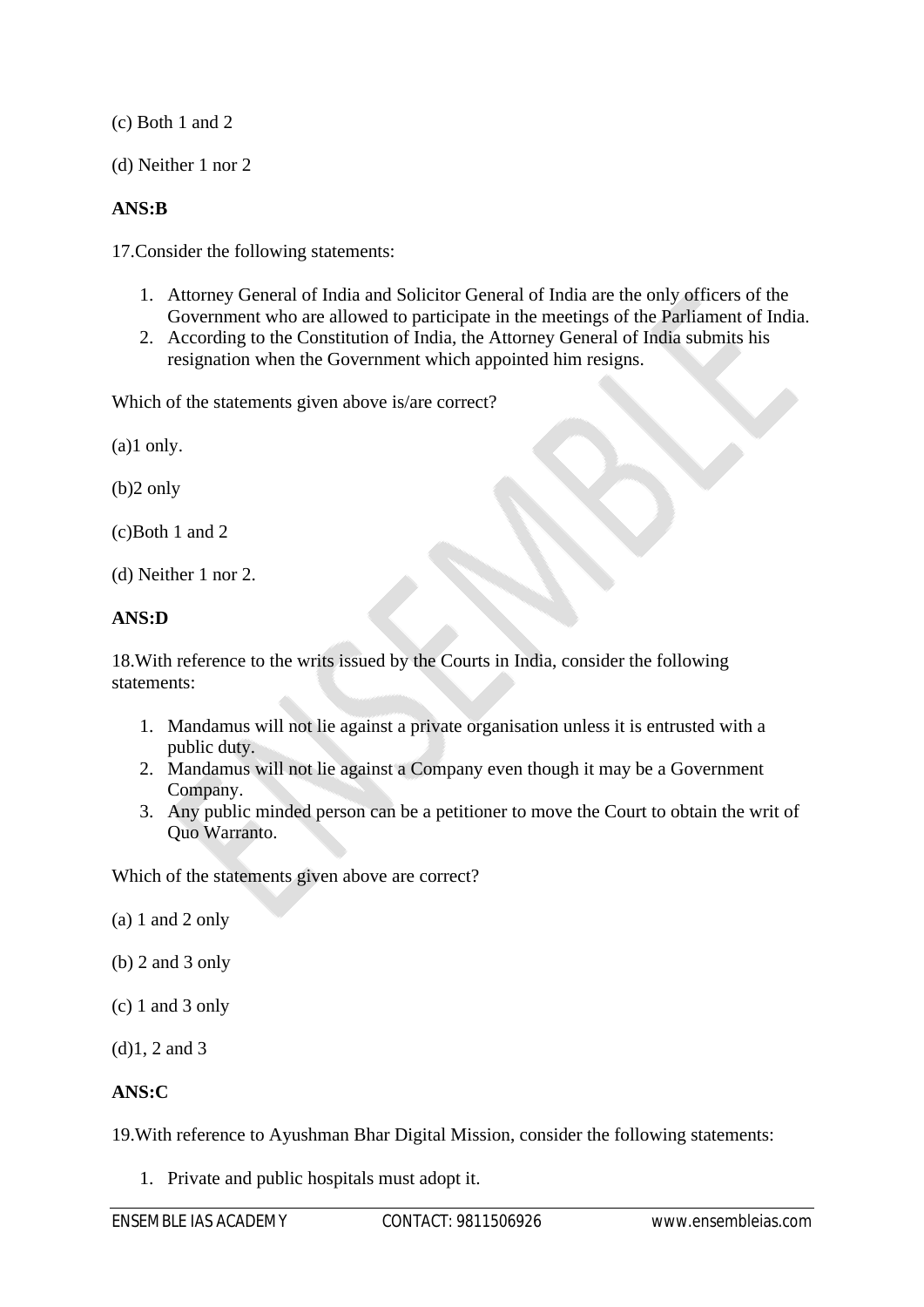- 2. As it aims to achieve universal health coverage, every citizen of India should be part of it ultimately.
- 3. It has seamless portability across the country.

Which of the statements given above is/are correct?

(a) 1 and 2 only

- (b) 3 only
- (c) 1 and 3 only
- (d) 1,2 and 3

## **ANS:D**

20.With reference in Deputy Speaker of Lok Sabha, consider the following statements:

- 1. As per the Rules of Procedure and Conduct of Business in Lok Sabha, the election of Deputy Speaker shall be held on such date as the Speaker may fix.
- 2. There is a mandatory provision that the election of a candidate as Deputy Speaker of Lok Sabha shall be from either the principal opposition party or the ruling party.
- 3. The Deputy Speaker has the same power as of the Speaker when presiding over the sitting of the House and no appeal lies against his rulings.
- 4. The well-established parliamentary practice regarding the appointment of Deputy Speaker is that the motion is moved by the Speaker and duly seconded by the Prime Minister.

Which of the statements given above are correct?

- (a) 1 and 3 only
- (b) 1, 2 and 3
- $(c)$  3 and 4 only
- $(d)$  2 and 4 only

#### **ANS:A**

21.Among the following crops, which one is the most important anthropogenic source of both methane and nitrous oxide?

(a) Cotton

(b) Rice

(c) Sugarcane

(d) Wheat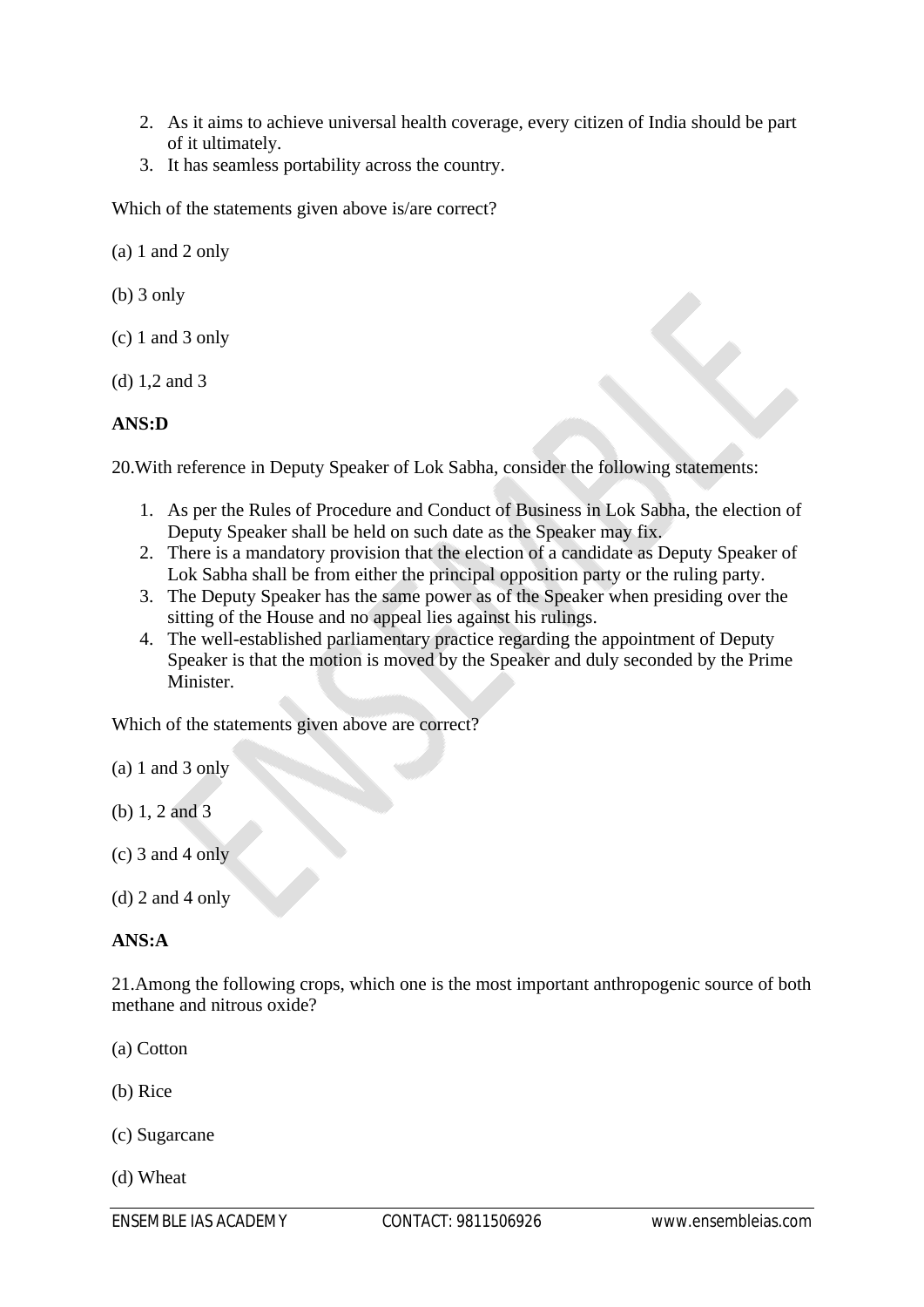## **ANS:B**

22.System of Rice Intensification" of cultivation, which alternate wetting and drying of rice fields is practised, results in:

- 1. Reduced seed requirement
- 2. Reduced methane production
- 3. Reduced electricity consumption

Select the correct answer using the code given below:

(a) 1 and 2 only

(b) 2 and 3 only

(c) 1 and 3 only

(d) 1,2 and 3

## **ANS:D**

23.Which one of the following lakes of West Africa has become dry and turned into a

desert?

- (a) Lake Victoria
- (b) Lake Faguibine
- (C) Lake Oguta
- (c) Lake Volta

## **ANS:B**

## **Lake Fagubine**

Home to more than 13 million people, Mali stretches from the Sahara Desert in the north to the semiarid grassland known as the Sahel in the south. Just 3.8 percent of the country's land is arable, and increased use of natural resources combined with prolonged drought have nudged the country toward desertification, according to a report issued by the United Nations Environment Program.

24.Gandikota canyon of South India was created by which one of the following rivers?

(a) Cauvery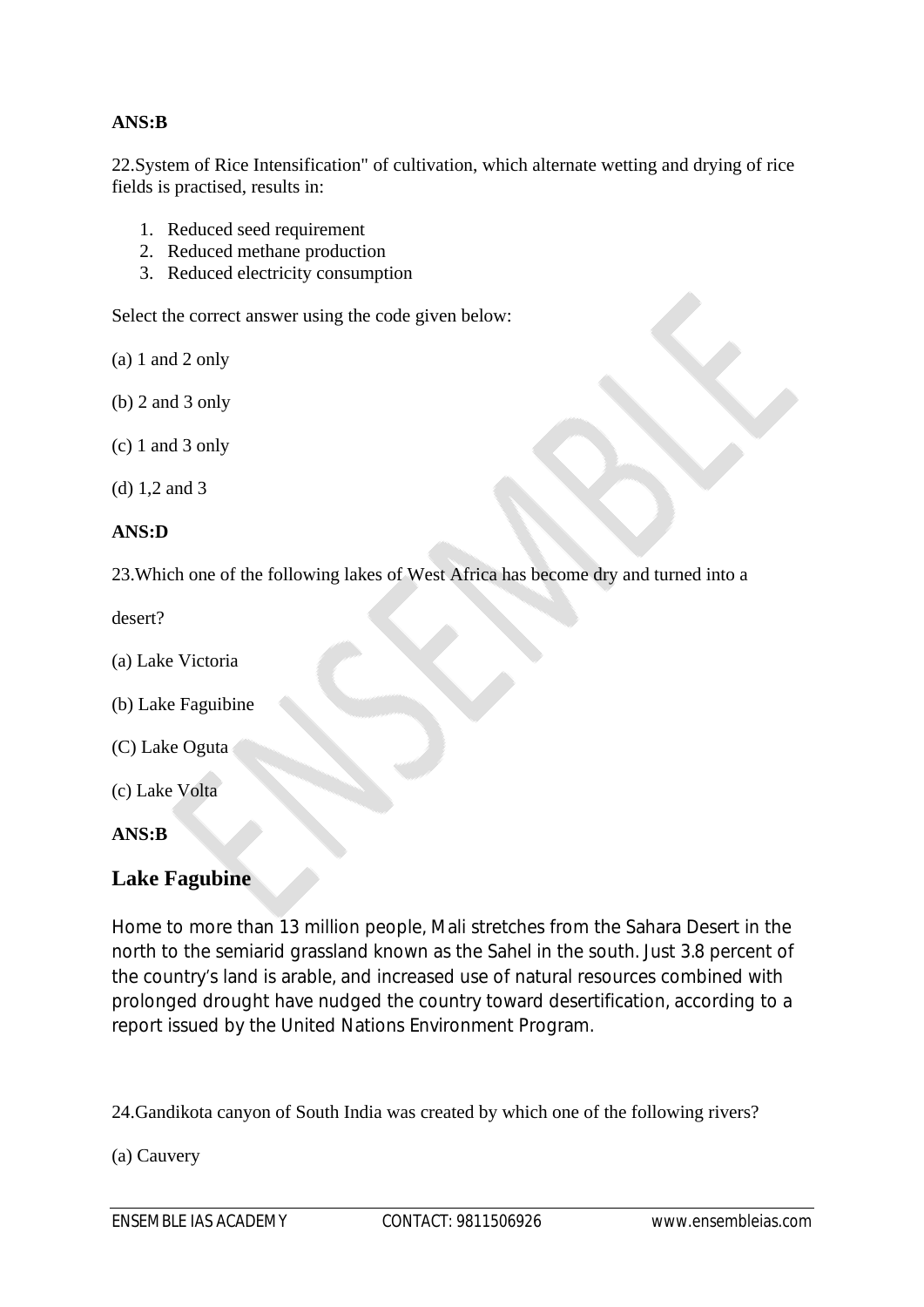(b) Manjira

(C) Pennar

(d) Tungabhadra

## **ANS:C**

The almost forgotten gorge of Gandikota is situated on the Pennar River in Andhra Pradesh and is known as the Grand Canyon of India.

25.Consider the following pairs:

Peak Mountains

- 1. Namcha Barwa- Garhwal Himalaya
- 2. Nanda Devi- Kumaon Himalaya.
- 3. Nokrek- Sikkim Himalaya

Which of the pairs given above is/are correctly matched?

- (a) 1 and 2
- (b) 2 only
- (c) 1 and 3
- (d) 3 only

**ANS:B**

26.The term "Levant" often heard in the news roughly corresponds to which of the following regions?

(a) Region along the eastern Mediterranean shores

- (b) Region along North African shores stretching from Egypt to Morocco
- (c) Region along Persian Gulf and Horn of Africa
- (d) The entire coastal areas of Mediterranean Sea

Levant- the region along the eastern Mediterranean shores, roughly corresponding to modern-day Israel, Jordan, Lebanon, Syria, and certain adjacent areas.

## **ANS: A**

27.Consider the following countries: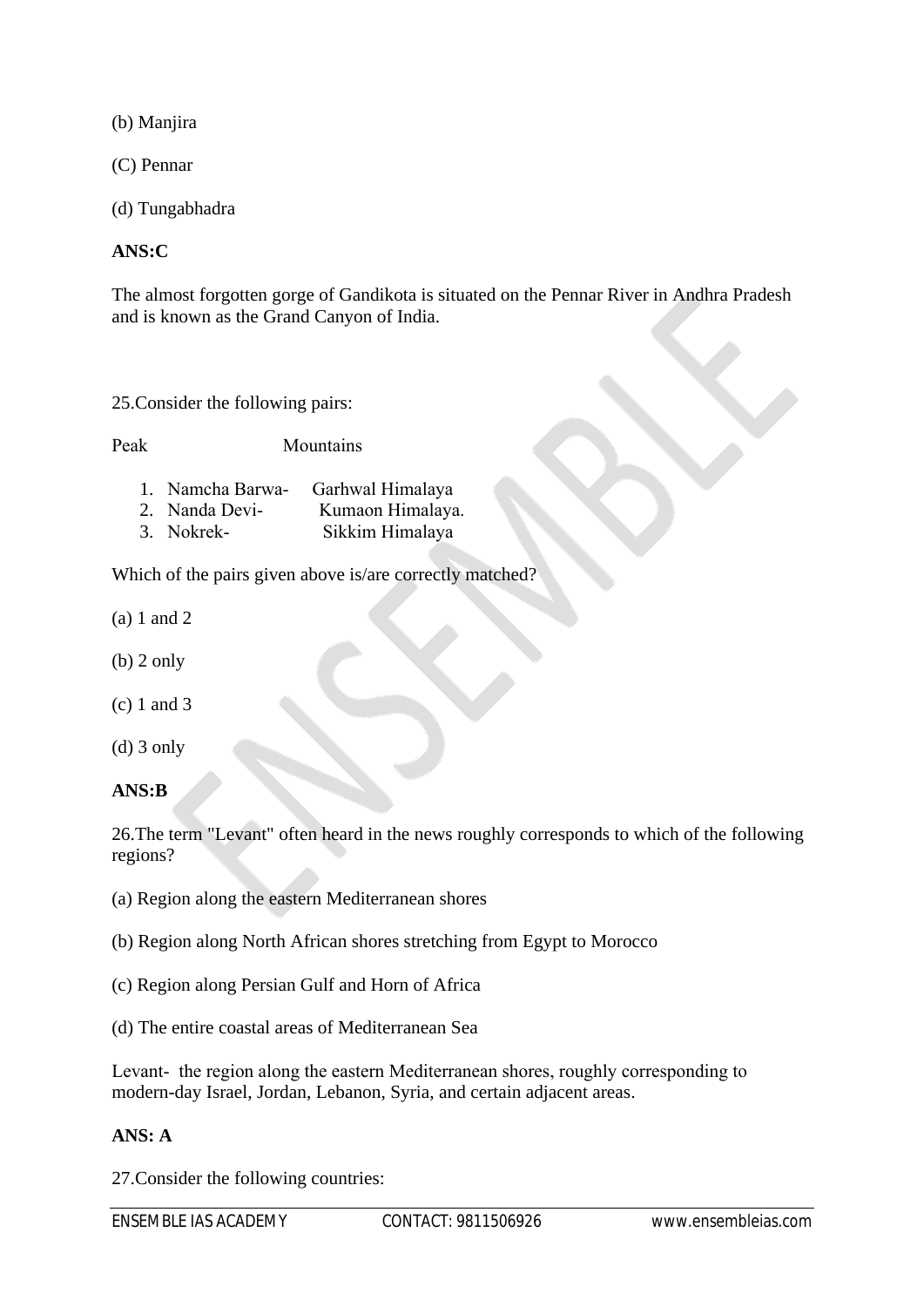- 1. Azerbaijan
- 2. Kyrgyzstan
- 3. Tajikistan'

Which of the above have borders with Afghanistan?

(a) 1, 2 and 5 only

- (b) 1, 2, 3 and 4 only
- (c) 3, 4 and 5 only
- (d) 1, 2, 3, 4 and 5

## **ANS:C**



28.With reference to India, consider the following statements:

- 1. Monazite is a source of rare earths.
- 2. Monazite contains thorium.
- 3. Monazite occurs naturally in the entire Indian coastal sands in India.
- 4. In India, Government bodies only can process or export monazite.

Which of the statements given above are correct?

- (a) 1, 2 and 3 only,
- (b) 1, 2 and 4 only
- (c) 3 and 4 only
- (d) 1, 2, 3 and 4.

## **ANS: B**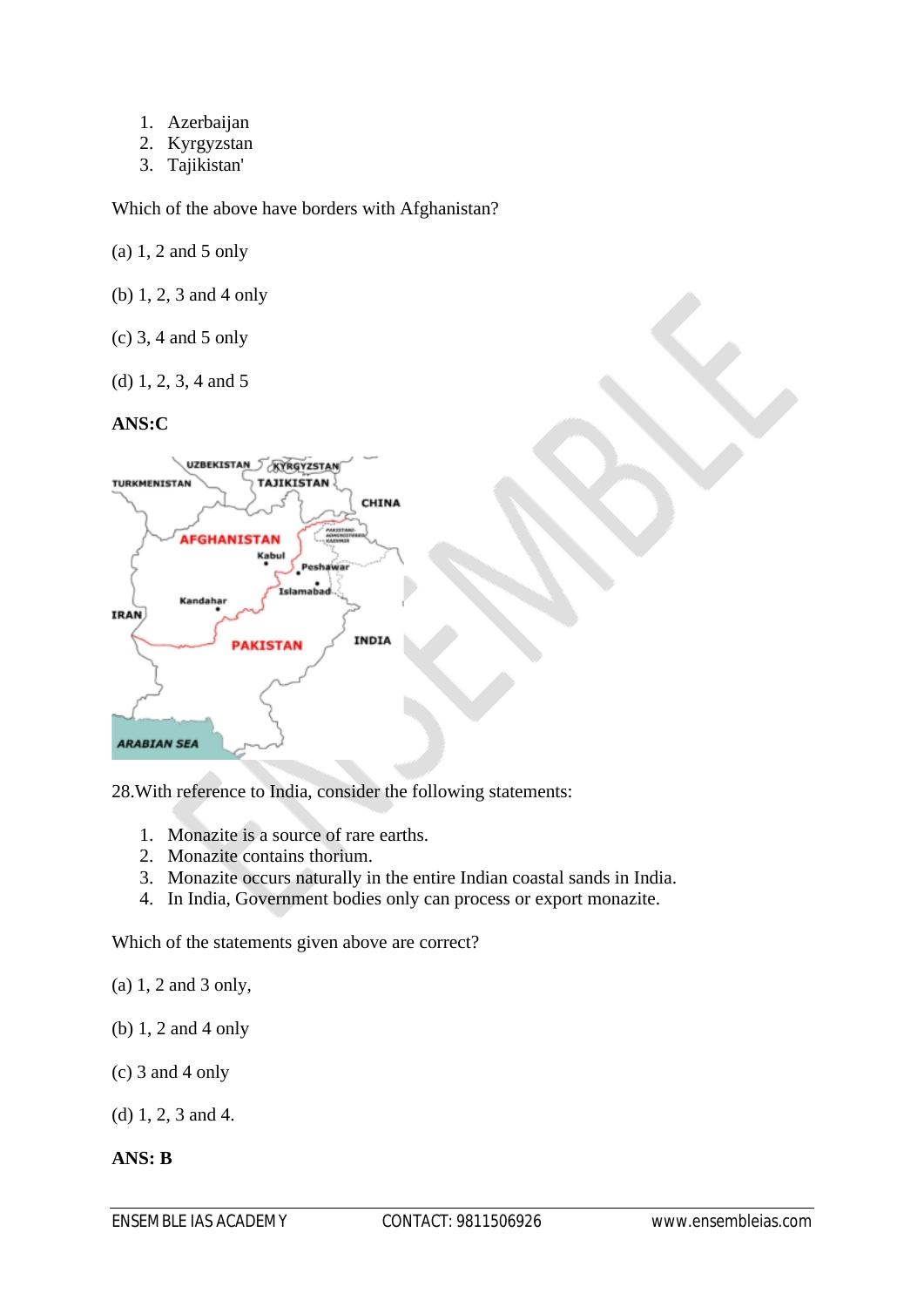29.In the northern hemisphere, the longest day of the year normally occurs in the :

- (a) First half of the month of June
- (b) Second half of the month of June
- (c) First half of the month of July
- (d) Second half of the month of July

#### **ANS: B**

30.Consider the following pairs:

Wetland/Lake Location

- 1. Hokera Wetland- Punjab 2. Renuka Wetland- Himachal Pradesh, 3. Rudrasagar Lake- Tripura
- 4. Sasthamkotta Tamil Nadu

How many pairs given above are correctly matched?

- (a) Only one pair
- (b) Only two pairs
- (c) Only three pairs
- (d) All four pairs

**ANS:B**

- 31.Consider the following:
	- 1. Arogya Setu
	- 2. CoWIN
	- 3. Digilocker
	- 4. DIKSHA

Which of the above are built on top of open-source digital platforms?

- (a) 1 and 2 only
- (b) 2, 3 and 4 only
- (c) 1, 3 and 4 only
- (d) 1, 2, 3 and 4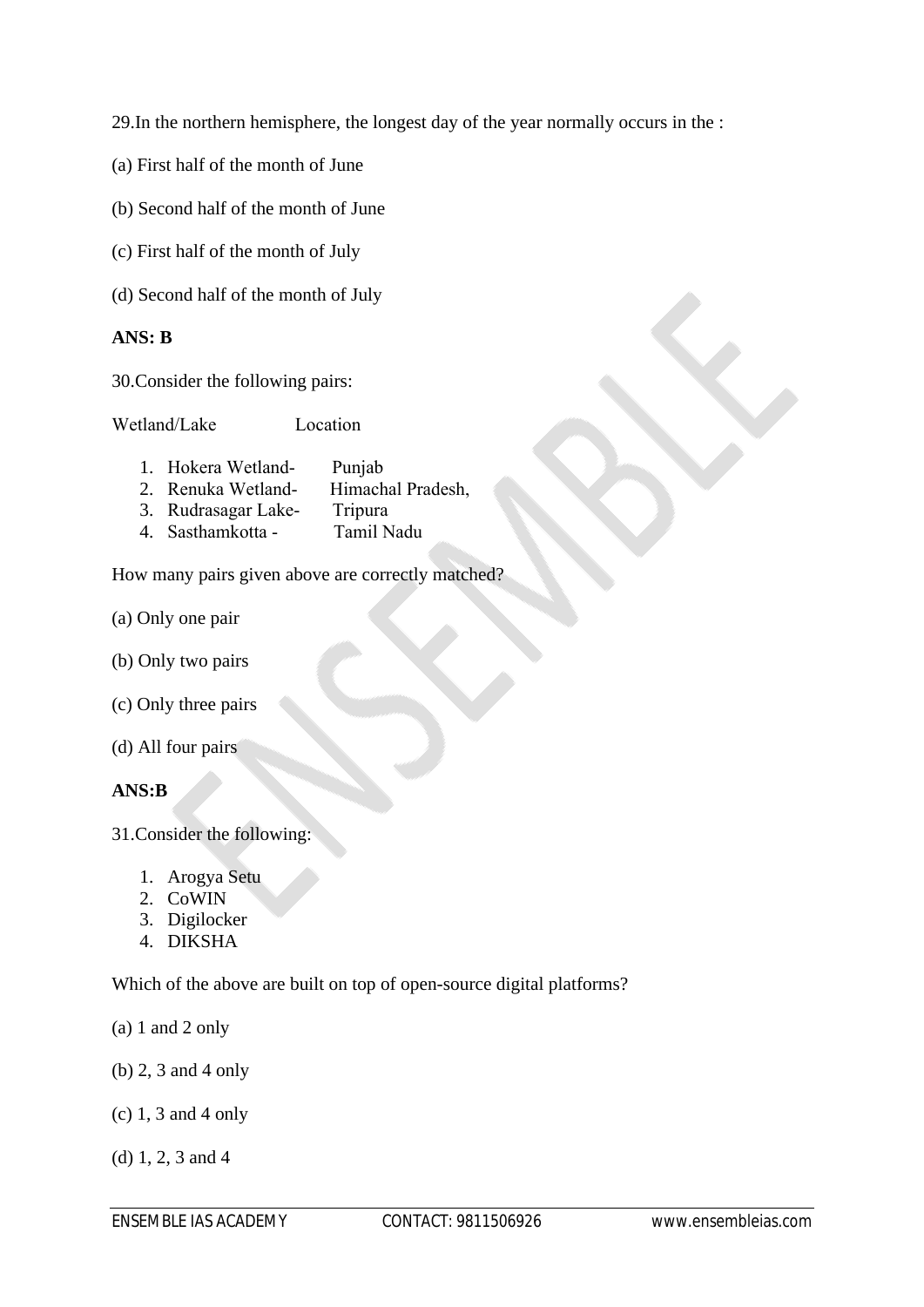## **ANS:D**

32.With reference to Web 3-0, consider the following statements:

- 1. Web 3.0 technology enables people to control their own data.
- 2. In Web 3-0 world, there can be blockchain based social networks.
- 3. Web 3-0 is operated by users collectively rather than a corporation.

Which of the statements given above are correct?

(a)1 and 2 only

- (b)2 and 3 only
- (c) 1 and 3 only
- (d) 1, 2 and 3

## **ANS:D**

33.With reference to "Software as a Service (SaaS)", consider the following statements:

- 1. SaaS buyers can customize the user interface and can change data fields.
- 2. SaaS users can access their data through their mobile devices.
- 3. Outlook, Hotmail and Yahoo! Mail are forms of SaaS.

Which of the statements given above are correct?

- (a) 1 and 2 only
- (b) 2 and 3 only
- $(c)$  1 and 3 only
- (d) 1, 2 and 3

## **ANS:D**

34.Which one of the following statements best reflects the idea behind the "Fractional Orbital Bombardment System" often talked about in media?

(a)A hypersonic missile is launched into to counter the asteroid space approaching the Earth and explode it in space.

(b)A spacecraft lands on another planet after making several orbital motions.

(c)A missile is put into a stable orbit around the Earth and deorbits over a target on the Earth.

(d)A spacecraft moves along a comet with the same speed and places a probe on its surface.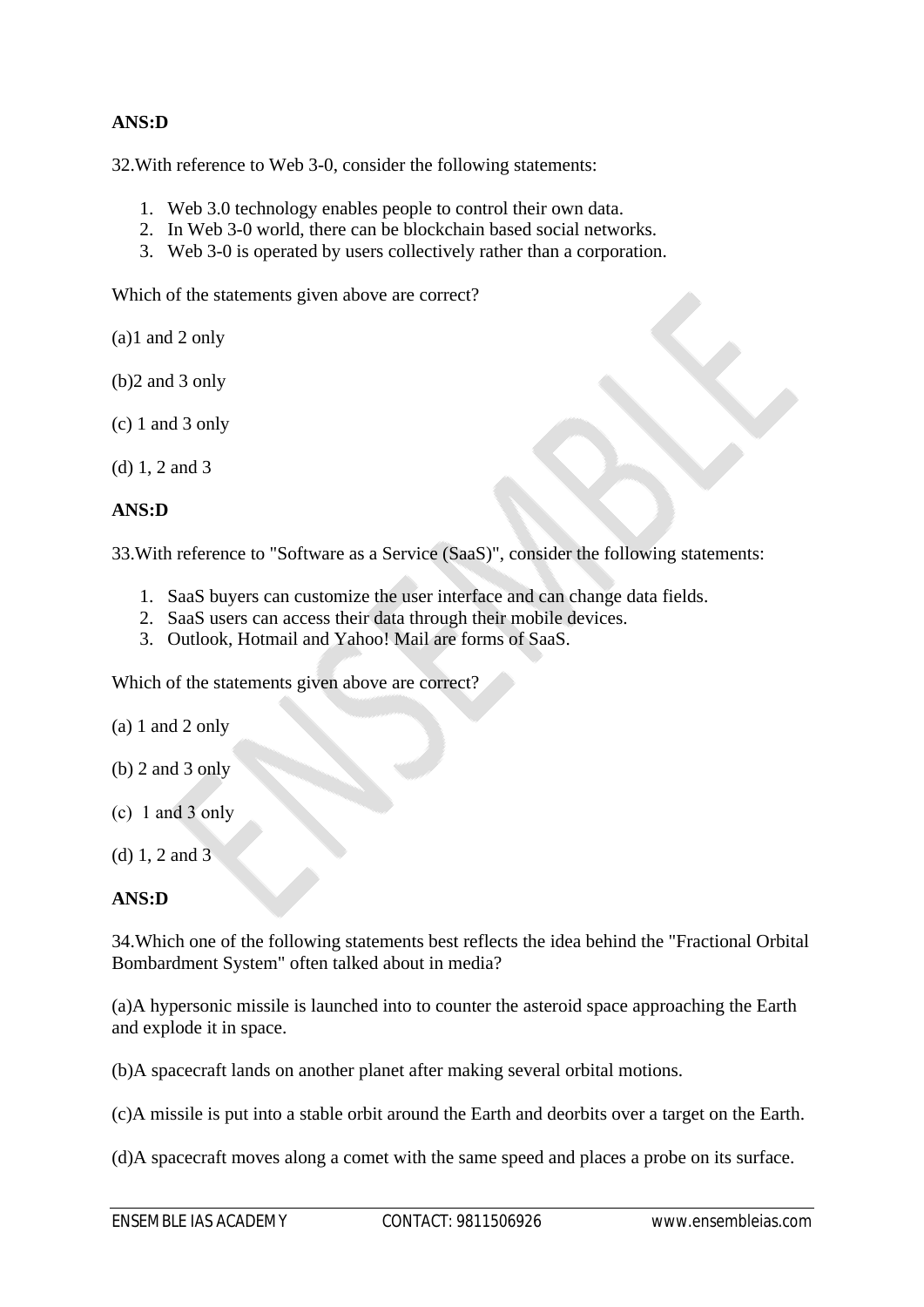## **ANS:C**

35.Which one of the following is the context in which the term "qubit" is mentioned?

(a)Cloud Services

(b)Quantum Computing

(d)Visible Light Communication Technologies

(d)Wireless Communication Technologies

## **ANS:B**

36.Consider the following communication technologies:

- 1. Closed-circuit Television
- 2. Radio Frequency Identification
- 3. Wireless Local Area Network

Which of the above are Short-Range devices/technologies?

- (a)1 and 2 only
- (b)2 and 3 only
- (c)1 and 3 only
- (d)1, 2 and 3

#### **ANS:B**

37.Consider the following statements:

- 1. Biofilms can form on medical implants within human tissues.
- 2. Biofilms can form on food and food processing surfaces.
- 3. Biofilms can exhibit antibiotic resistance.

Which of the statements given above are correct?

(a)1 and 2 only

- (b)2 and 3 only
- (c)1 and 3 only

(d)1, 2 and 3.

#### **ANS:D**

ENSEMBLE IAS ACADEMY CONTACT: 9811506926 www.ensembleias.com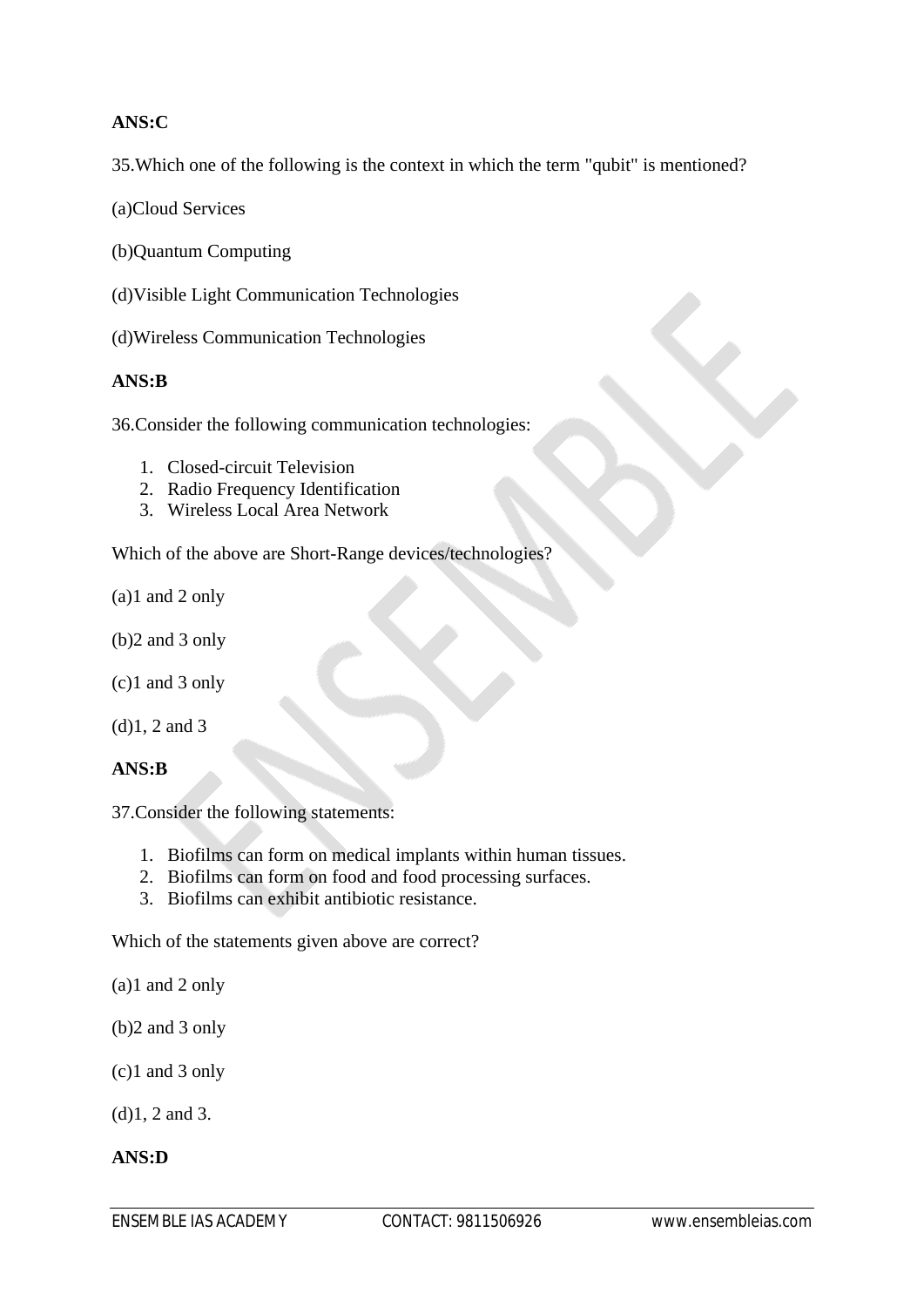38.Consider the following statements in respect of probiotics:

- 1. Probiotics are made of both bacteria and yeast.
- 2. The organisms in probiotics are found in foods we ingest but they do not naturally occur in our gut.
- 3. Probiotics help in the digestion of milk sugars.

Which of the statements given above is/are correct?

(a) 1 only

- (b) 2 only
- (c) 1 and 3
- (d) 2 and 3

## **ANS:C**

39. In the context of vaccines manufactured to prevent COVID-19 pandemic, consider the following statements:

- 1. The Serum, Institute of India produced COVID-19 vaccine named Covishield using mRNA platform.
- 2. Sputnik V vaccine is manufactured using vector-based platform.
- 3. COVAXIN is an inactivated pathogen-based vaccine.

Which of the statements given above are correct?

(a)1 and 2 only

- (b)2 and 3 only
- (c)1 and 3 only

## **ANS:B**

40.If a major solar storm (solar flare) reaches the Earth, which of the following are the possible effects on the Earth?

- 1. GPS and navigation systems could fail.
- 2. Tsunamis could occur at equatorial regions.
- 3. Power grids could be damaged.
- 4. Intense auroras could occur over much of the Earth.
- 5. Forest fires could take place over much of the planet.
- 6. Orbits of the satellites could disturbed.
- 7. Shortwave radio communication of the aircraft flying over polar regions could be interrupted.

<sup>(</sup>d)1, 2 and 3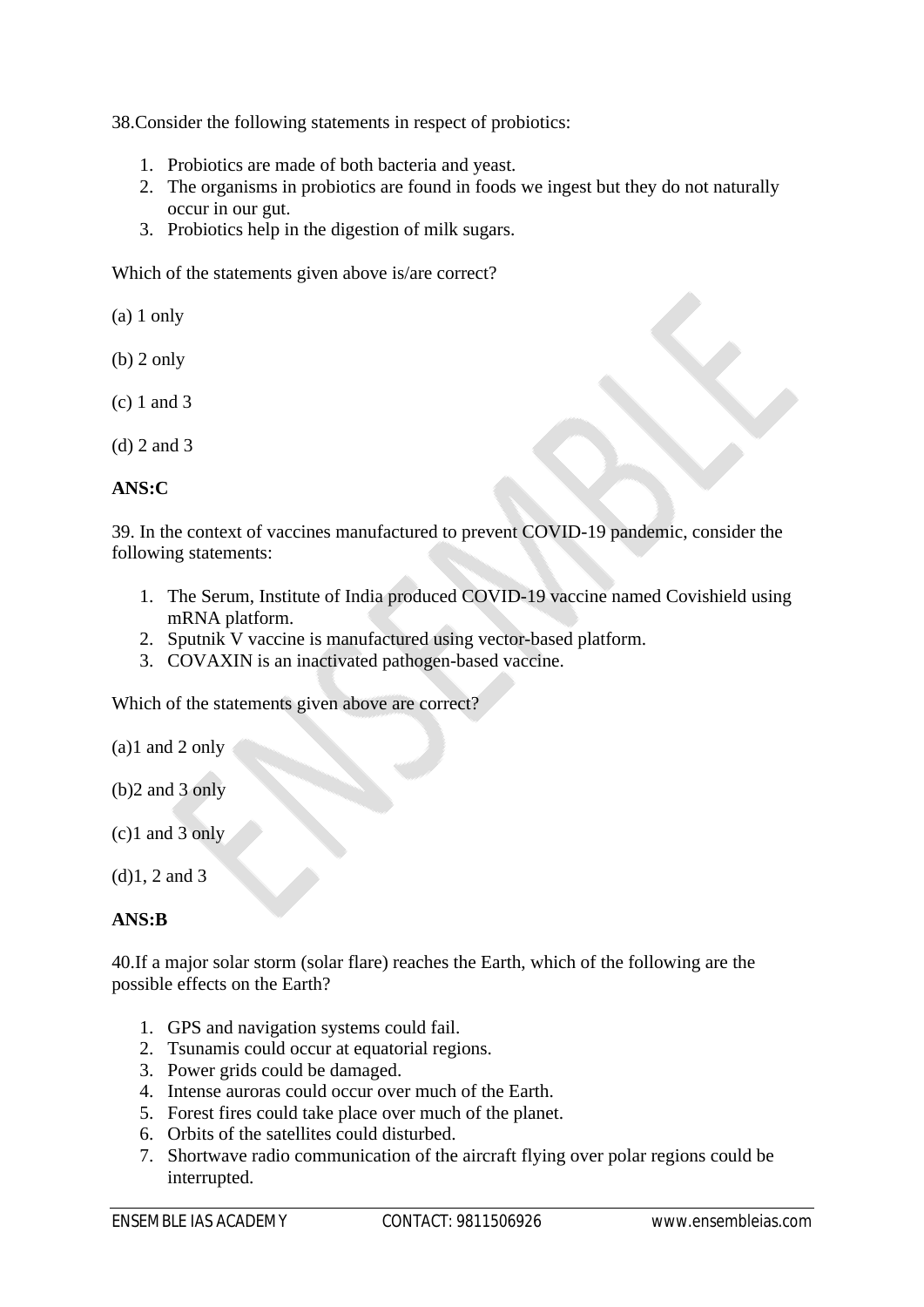Select the correct answer using the code given below:

(a)1, 2, 4 and 5 only

(b)2, 3, 5, 6 and 7 only

(c)1, 3, 4, 6 and 7 only

(d)1, 2, 3, 4, 5, 6 and 7

## **ANS:C**

41."Climate Action Tracker" which monitors the 45 emission reduction pledges of different countries is a:

(a)Database created by coalition research organisations

(b)Wing of "International Panel of Climate Change"

(c)Committee under "United Nations Convention on Climate Framework Change"

(d)dAgency promoted and financed by United Nations Environment Programme and World Bank

## **ANS:A**

42.Consider the following statements:

- 1. "The Climate Group" is an international non-profit organization that drives climate action by building large networks and runs them.
- 2. The International Energy Agency in partnership with the Climate Group launched a global initiative "EP100".
- 3. EP100 brings together leading companies committed to driving innovation in energy efficiency and
- 4. Increasing competitiveness while delivering on emission reduction goals.
- 5. Some Indian companies are members of EP100.
- 6. The International Energy Agency is the Secretariat to the "Under2 Coalition".

Which of the statements given above are correct?

(a)1, 2, 4 and 5

 $(b1, 3 \text{ and } 4 \text{ only})$ 

 $(c)$ 2,3 and 5 only,

(d)1, 2, 3, 4 and 5'

#### **ANS:B**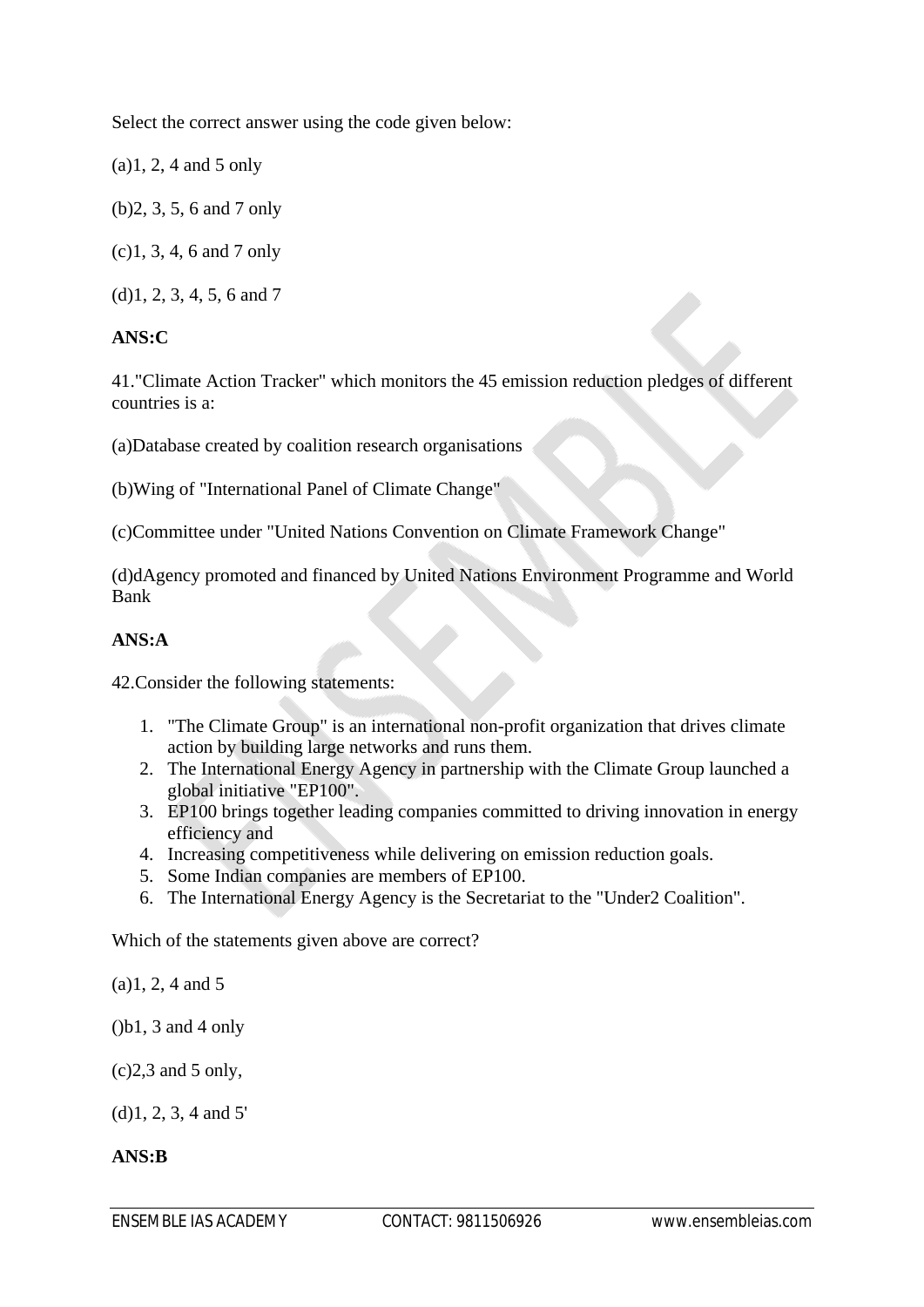43."If rainforests and tropical forests are the lungs of the Earth, then surely wetlands function as its kidneys." Which one of the following functions of wetlands best reflects the above statement?

(a)The water cycle in wetlands involves surface runoff, subsoil percolation and evaporation.

(b)Algae form the nutrient base upon which fish, crustaceans, molluscs, birds, reptiles and mammals thrive.

(c)Wetlands play vital role in maintaining sedimentation balance and soil stabilization.

(d)Aquatic plants absorb heavy metals and excess nutrients.

## **ANS:D**

44.In the context of WHO Air Quality Guidelines, consider the following statements:

- 1. The 24-hour mean of PM2.5 should not exceed 15  $\mu$ g/m<sup>3</sup> and annual mean of PM2.5 should not exceed 5  $\mu$ g/m<sup>3</sup>.
- 2. In a year, the highest levels of ozone pollution occur during the periods of inclement weather.
- 3. PM10 can penetrate the lung barrier and enter the bloodstream.
- 4. Excessive ozone in the air can trigger asthma.

Which of the statements given above are correct?

(a)1, 3 and 4

- (b)1 and 4 only
- (c)2,3 and 4

(d)1 and 2 only

#### **ANS:A/B\***

45.With reference to "Gucchi" sometimes mentioned in the news, consider the following statements:

- 1. It is a fungus.
- 2. It grows in some Himalayan Forest areas.
- 3. It is commercially cultivated in the Himalayan foothills of north-eastern India.

Which of the statements given above is/are correct?

(a)1 only

(b)3 only

 $(c)1$  and 2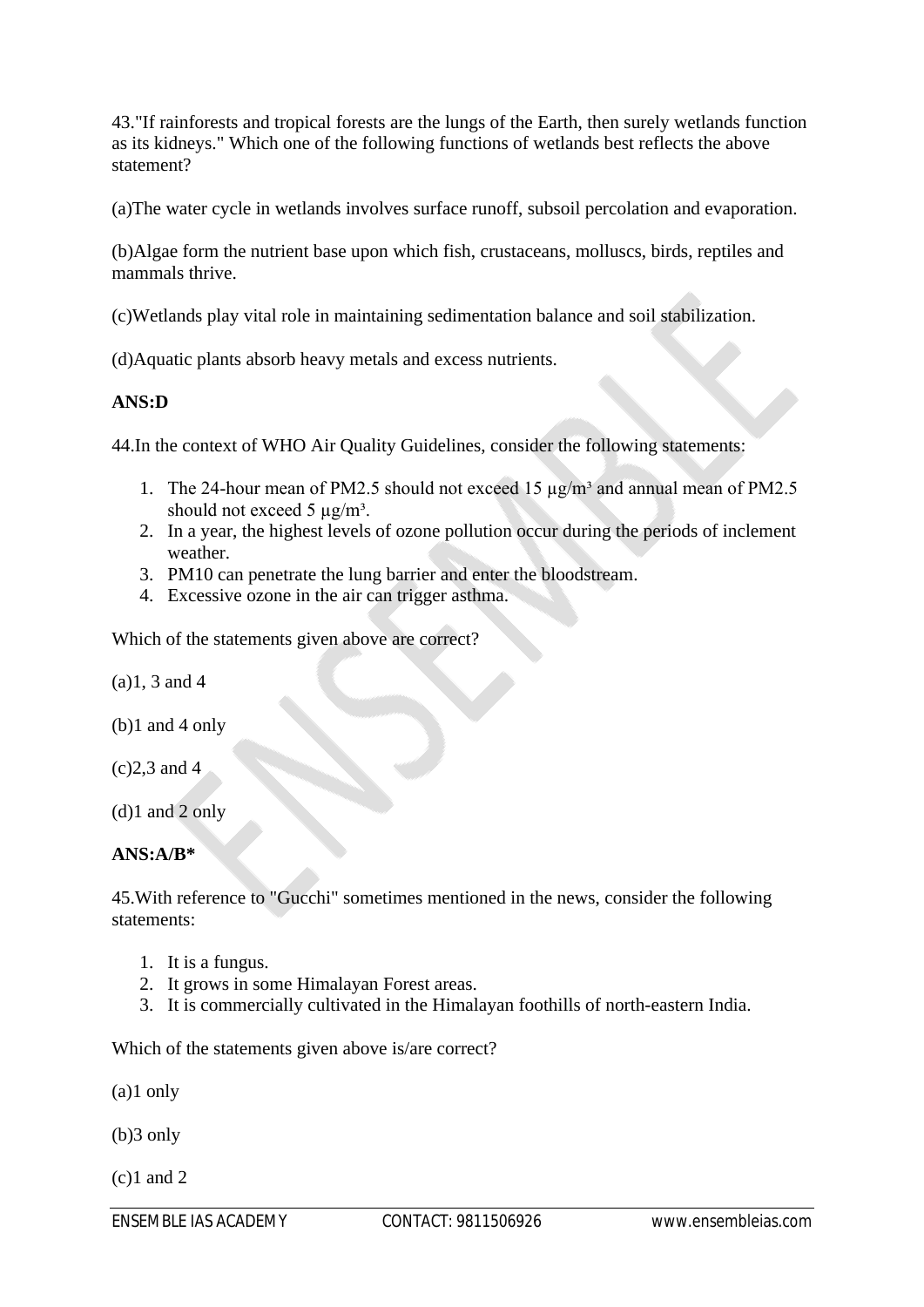(d)2 and 3

## **ANS:C**

Gucchi mushroom is a species of fungus in the family Morchellaceae of the Ascomycota. India is the only place where the rare Gucchi mushroom is found.



Grown in the foothills of the Himalayas, Himachal Pradesh, Uttarakhand and Jammu and Kashmir. They are rich in minerals, iron, copper, and vitamin D, and are hence highly valued across the world. Gucchi mushrooms are the costliest among fungi in the world. They cannot be cultivated commercially.

46.With reference to polyethylene terephthalate, the use of which is so widespread in our daily lives, consider the following statements:

- 1. Its fibres can be blended with wool and cotton fibres to reinforce their properties.
- 2. Containers made of it can be used to store any alcoholic beverage.
- 3. Bottles made of it can be recycled into other products.
- 4. Articles made of it can be easily disposed of by incineration without causing greenhouse gas emissions.

Which of the statements given above are correct?

(a) 1 and 3.

- (b) 2 and 4
- (c) 1 and 4
- (d) 2 and 3

## **ANS:A**

- 47.Which of the following is not a bird?
- (a) Golden Mahseer
- (b) Indian Nightjar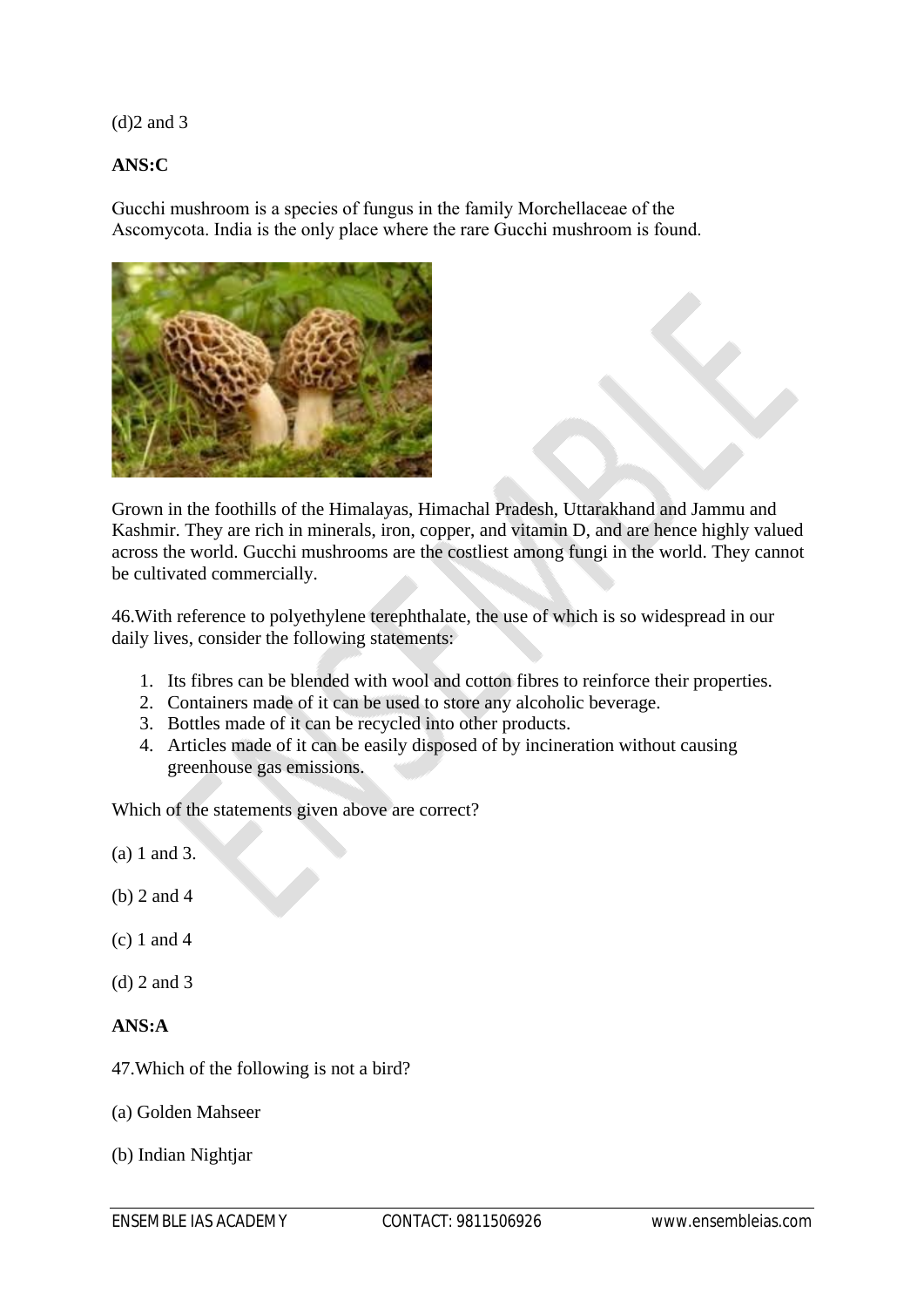(c) Spoonbill

(d) White Ibis

## **ANS:A**

**Golden Mahseer** – Mountain and sub-mountain environments are home to the Mahseer, the world's longest-living freshwater fish. It is also known as the tiger of Indian rivers.



## 48.Which of the following are nitrogen-fixing plants?

1.

- 0. Alfalfa
- 1. Amaranth
- 2. Chickpea
- 3. Clover
- 4. Purslane (Kulfa)
- 5. Spinach

Select the correct answer using the code given below:

(a) 1, 3 and 4 only

- (b)1, 3, 5 and 6 only
- (c) 2, 4, 5 and 6 only
- (d) 1, 2, 4, 5 and 6

## **ANS: A**

49."Biorock technology" is talked about in which one of the following situations?

- (a) Restoration of damaged coral reefs
- (b) Development of building materials using plant residues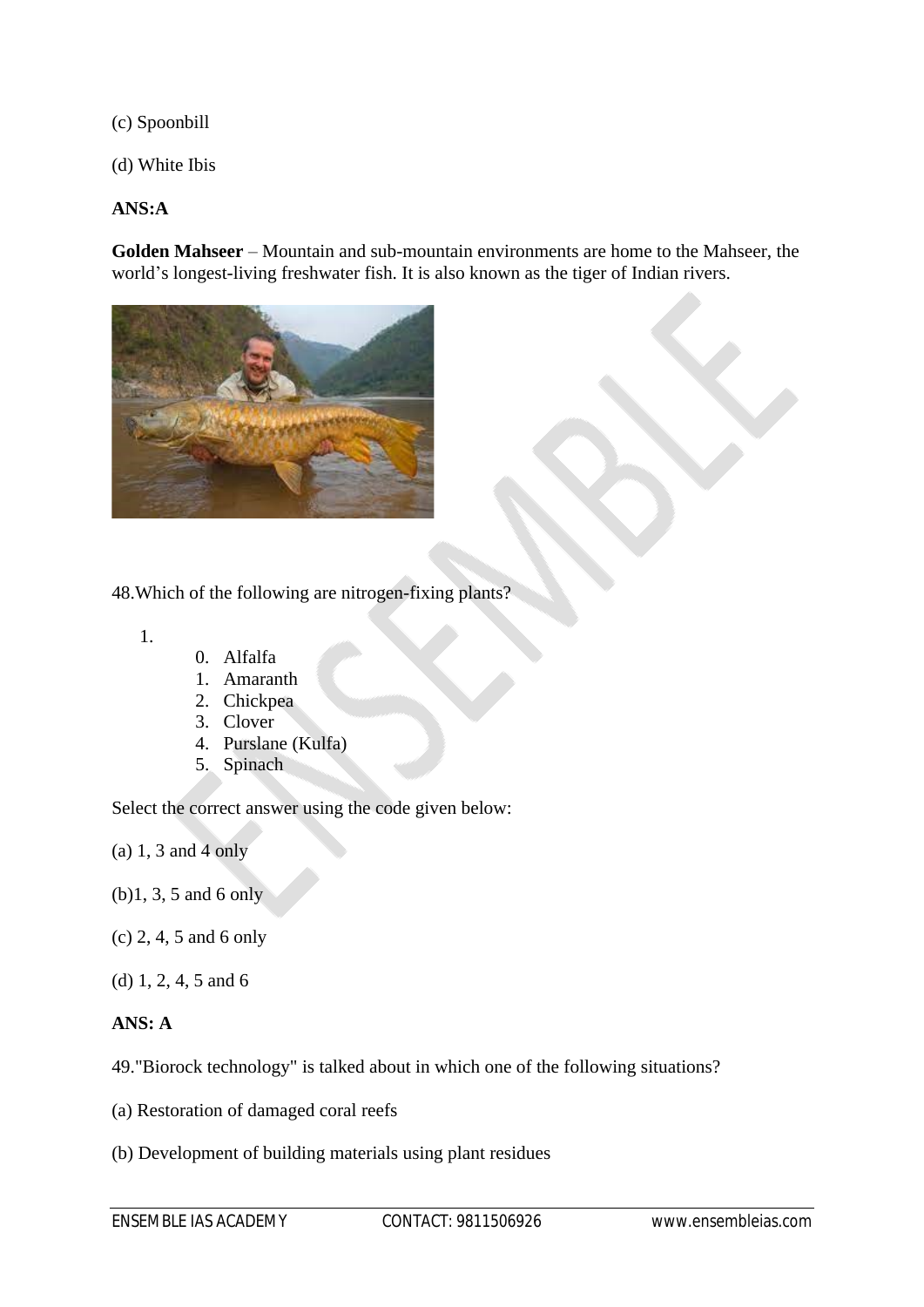(c) Identification of areas for exploration/extraction of shale gas

(d) Providing salt licks for wild animals in forests/protected areas

## **ANS:A/B\***

Biorock technology is an innovative process originally invented in 1976 by the late architect to produce natural building materials in the sea. Biorock materials are the only marine construction material that grow, get stronger with age, and are self-repairing.

50.The "Miyawaki method" is well known for the:

(a) Promotion of commercial farming in arid and semi-arid areas

(b) Development of gardens using genetically modified flora

(c) Creation of mini forests in urban areas

(d) Harvesting wind energy on coastal areas and on sea surfaces.

## **ANS:C**

Telangana government has introduced the Japanese "Miyawaki" method of afforestation to grow urban forests and expand the green cover as well as to meet the stipulated plantation target under the Telanganaku Haritha Haaram (TKHH).

51.In the Government of India Act 1919, the functions of Provincial Government were divided into "Reserved" and "Transferred" subjects. Which of the following were treated as "Reserved" subjects?

- 1. Administration of Justice
- 2. Local Self-Government
- 3. Land Revenue
- 4. Police

Select the correct answer using the code given below:

(a)1, 2 and 3

(b)2,3 and 4

(c)1, 3 and 4

(d)1, 2 and 4

## **ANS: C**

52.In medieval India, the term "Fanam" referred to:

(a)Clothing,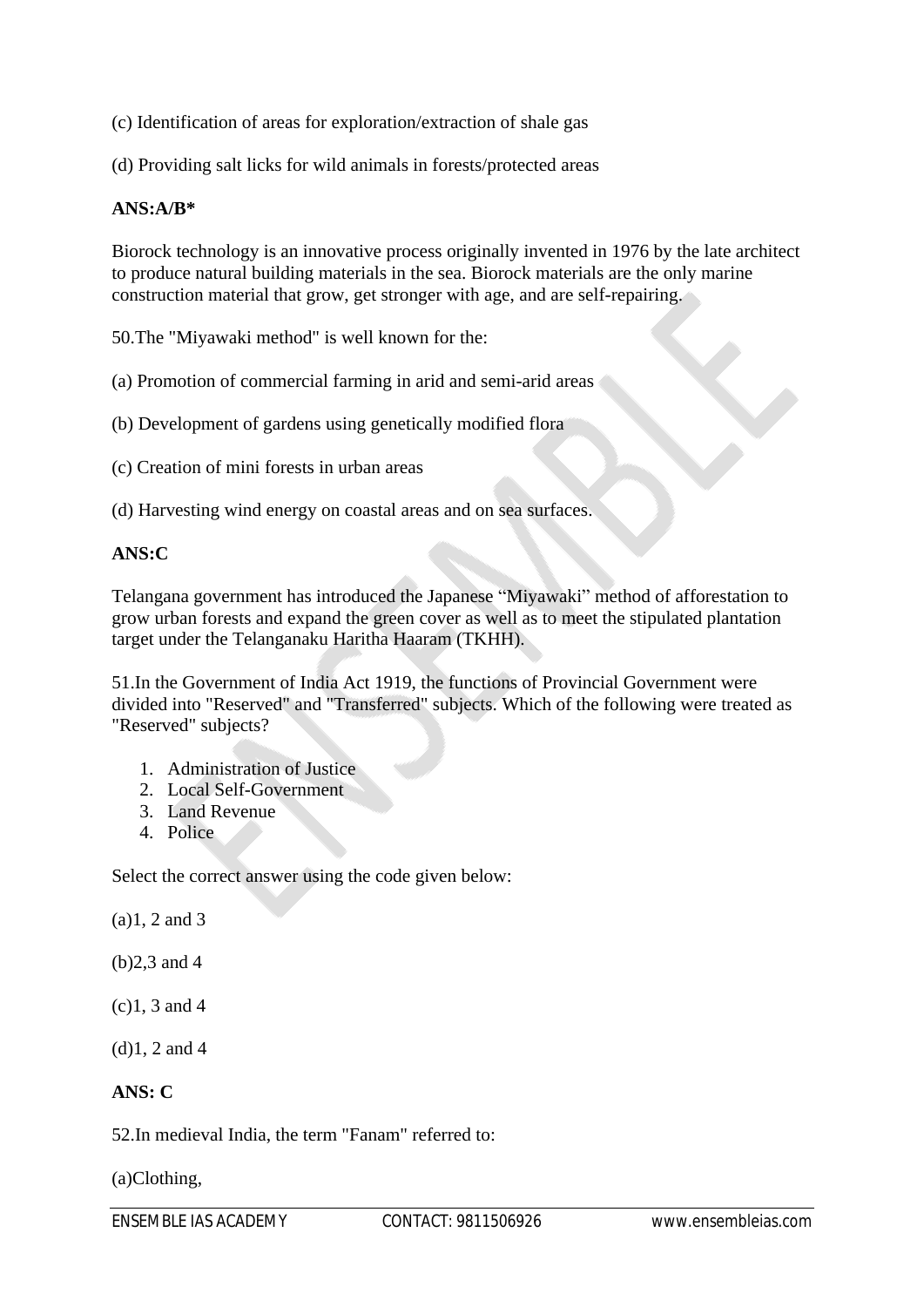(b)Coins

(c)Ornaments

(d)Weapons

## **ANS: B**

53.Consider the following freedom fighters:

- 1. Barindra Kumar Ghosh
- 2. Jogesh Chandra Chatterjee
- 3. Rash Behari Bose

Who of the above was/were actively associated with the Ghadar Party?

(a) 1 and 2

(b) 2 only

- (c) 1 and 3
- (d) 3 only

## **ANS: D**

54.With reference to the proposals of Cripps Mission, consider the following statements:

- 1. The Constituent Assembly would have members nominated by the Provincial Assemblies as well as the Princely States.
- 2. Any Province, which is not prepared to accept the new Constitution would have the right to sign a separate agreement with Britain regarding its future status.

Which of the statements given above is/are

correct?

- (a) 1 only
- (b) 2 only
- (c) Both 1 and 2
- (d) Neither 1 nor 2

## **ANS: B**

55.With reference to Indian history, consider the following texts:

1. Nettipakarana

ENSEMBLE IAS ACADEMY CONTACT: 9811506926 www.ensembleias.com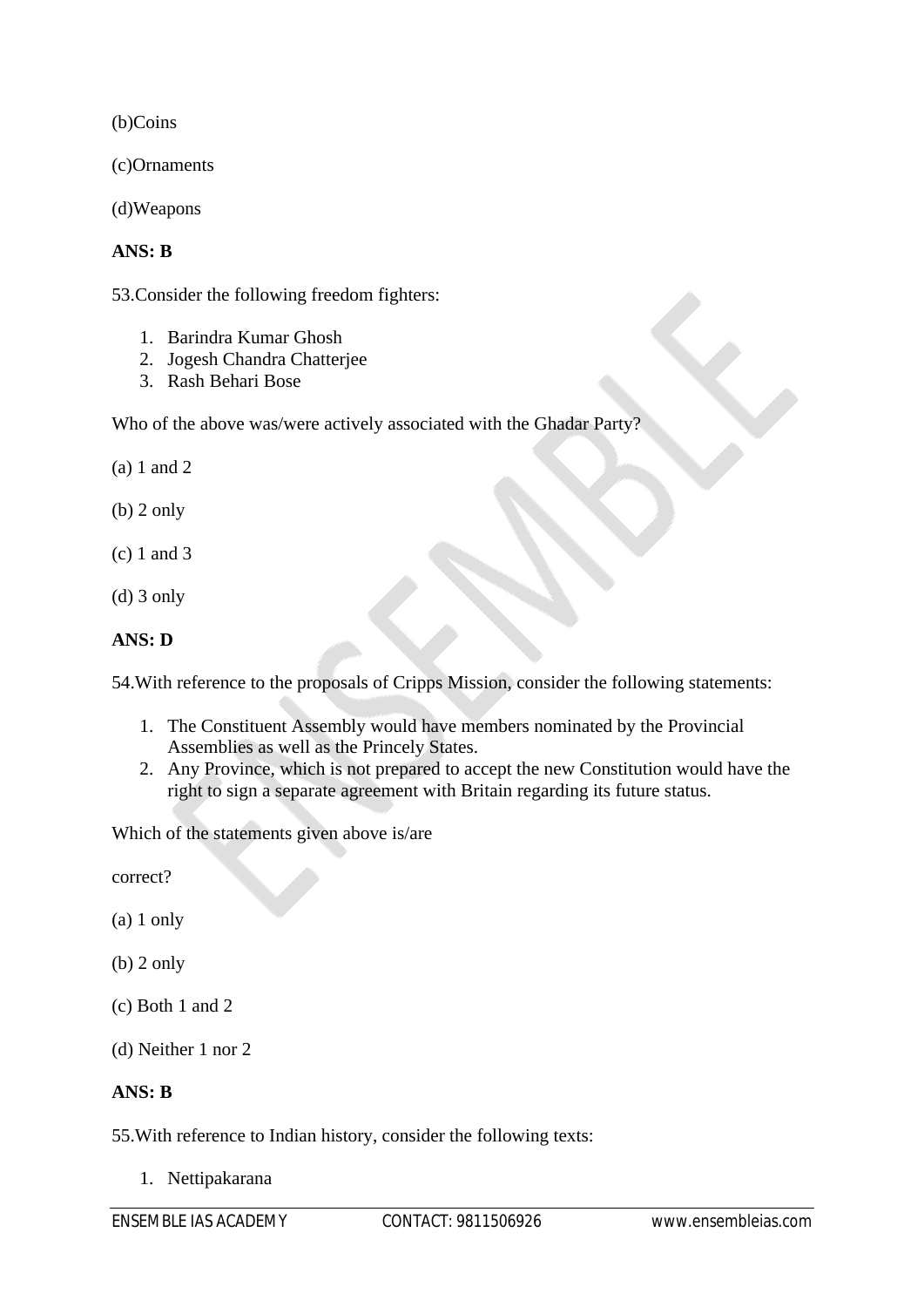- 2. Parishishtaparvan
- 3. Avadanashataka
- 4. Trishashtilakshana Mahapurana

Which of the above are Jaina texts ?

- (a) 1, 2 and 3
- (b) 2 and 4 only
- (c) 1, 3 and 4
- (d) 2, 3 and 4

## **ANS: B**

56.With reference to Indian history, consider the following pairs:

| Historical person | Known as                |
|-------------------|-------------------------|
| 1. Aryadeva       | Jaina scholar           |
| 2. Dignaga        | <b>Buddhist scholar</b> |

3. Nathamuni Vaishnava scholar

How many pairs given above are correctly matched?

- (a) None of the pairs
- (b) Only one pair
- (c) Only two pairs
- (d) All three pairs

## **ANS: C**

57.With reference to Indian history, consider the following statements :

- 1. The first Mongol invasion of India happened during the reign of Jalal-ud-din Khalji.
- 2. During the reign of Ala-ud-din Khalji, one Mongol assault marched up to Delhi andbesieged the city.
- 3. Muhammad-bin-Tughlaq temporarily lost portions of north-west of his kingdom to Mongols.

Which of the statements given above is/are

correct?

(a) 1 and 2

 $\mathbf{X}$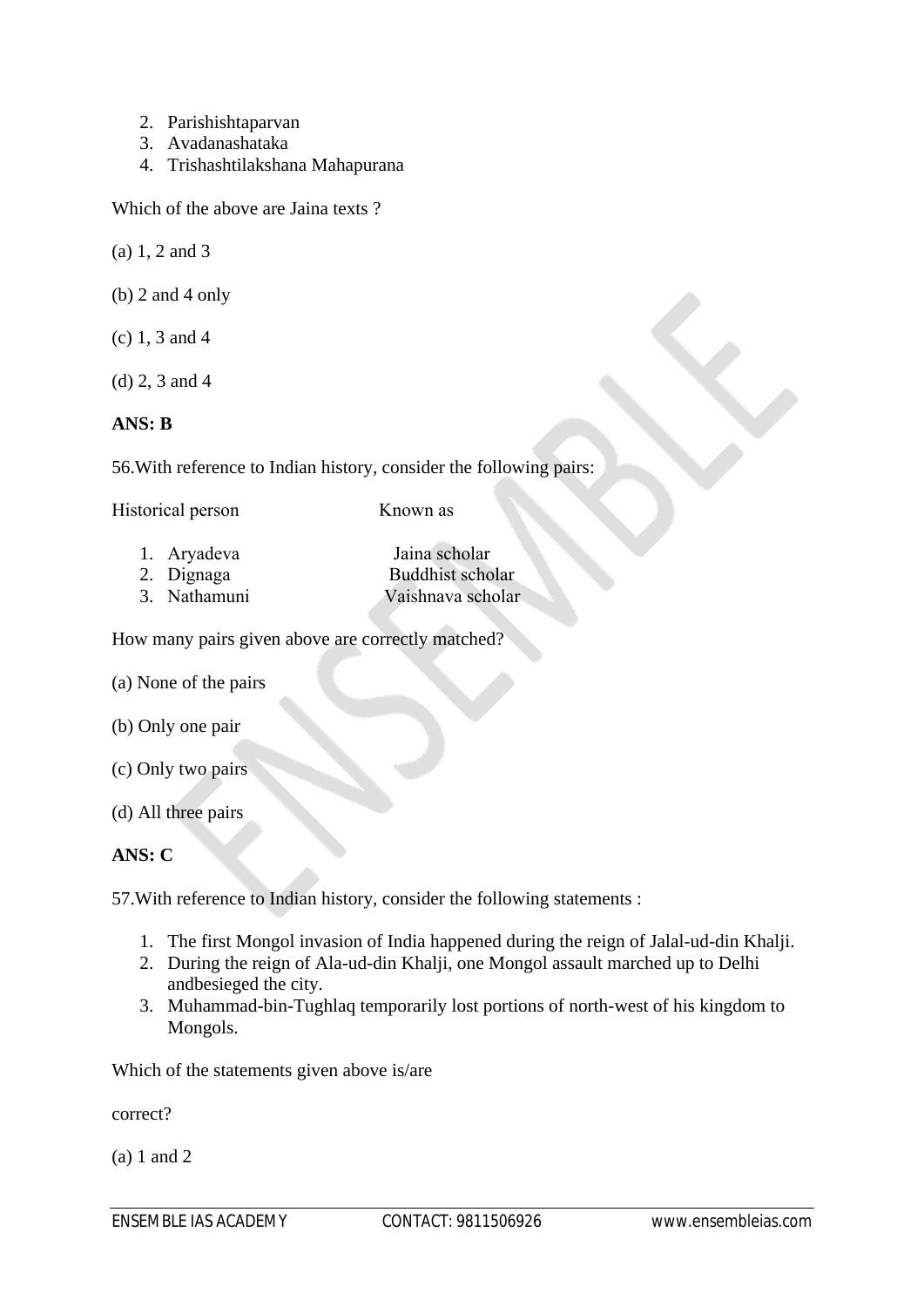(b) 2 only

(c) 1 and 3

(d) 3 only

## **ANS: B**

58.With reference to Indian history, who of the following were known an "Kulah-Darna" ?

- (a) Arab merchants
- (b) Qalandara
- (c) Persian calligraphists
- (d) Sayyids

## **ANS: D**

59.With reference to Indian history, consider the following statements:

- 1. The Dutch established their factories/warehouses on the east coast on lands granted to them by Gajapati rulers.
- 2. Alfonso de Albuquerque captured Gon from the Bijapur Sultanato.
- 3. The English East India Company established a factory at Madras on a plot of land leased from a representative of the Vijayanagara empire.

Which of the statements given above are correct?

- (a) 1 and 2 only
- (b) 2 and 3 only
- (c) 1 and 3 only
- (d) 1, 2 and 3

#### **ANS: B**

60.According to Kautilya's Arthashastra, which of the following are correct?

- 1. A person could be a slave as a result of a judicial punishment.
- 2. If a female slave bore her master a son, she was legally free.
- 3. If a son born to a female slave was fathered by her master, the son was entitled to the legal status of the master's son.

Which of the statements given above are correct?

(a) 1 and 2 only

ENSEMBLE IAS ACADEMY CONTACT: 9811506926 www.ensembleias.com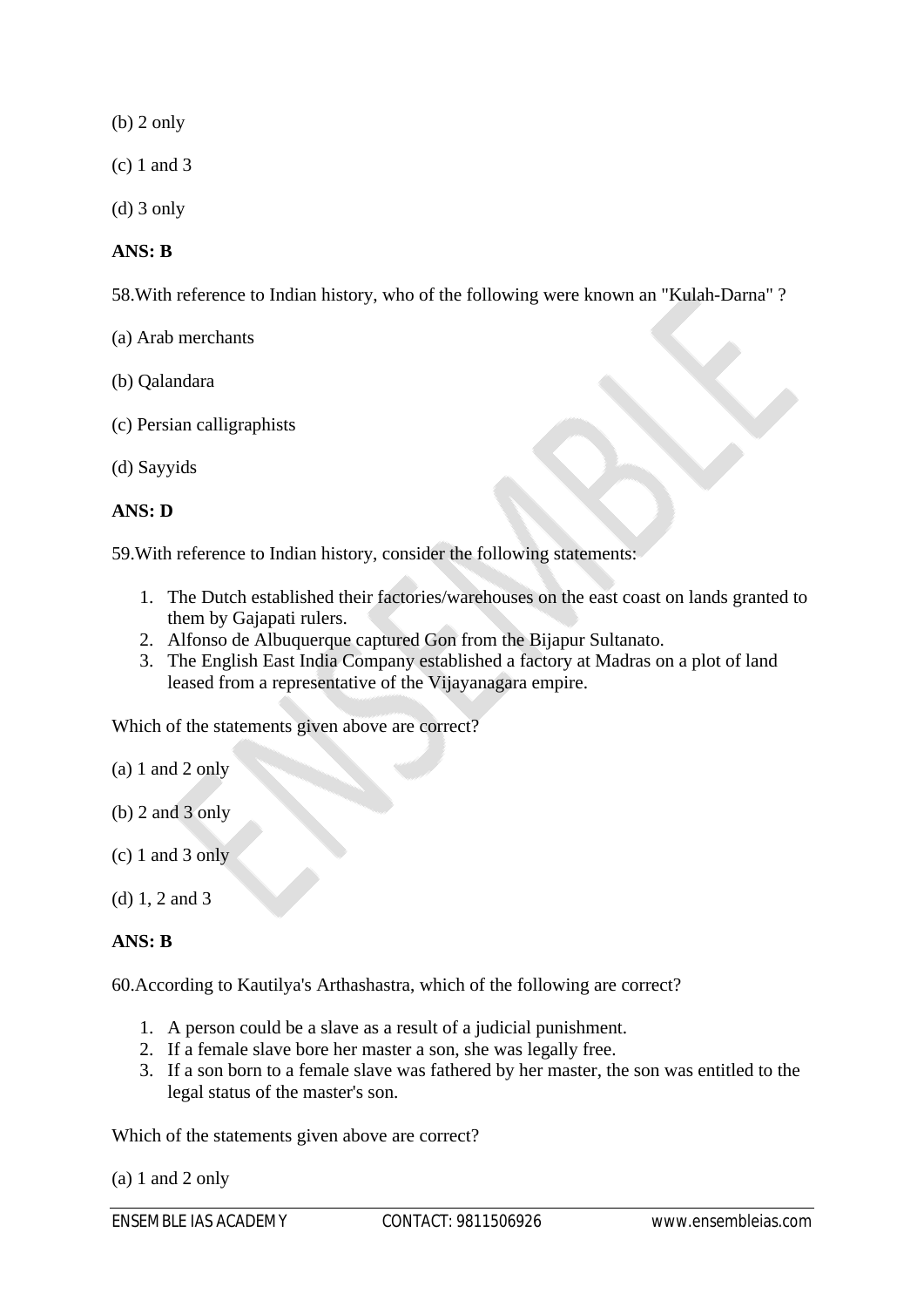(b) 2 and 3 only

- (c) 1 and 3 only
- (d) 1, 2 and 3

## **ANS: A**

61.Consider the following statements:

- 1. Tight monetary policy of US Federal Reserve could lead to capital flight.
- 2. Capital flight may increase the interest cost of firms with existing External Commercial Borrowings (ECBs).
- 3. Devaluation of domestic currency decreases the currency risk associated with ECBs.

Which of the statements given above are correct?

- (a) 1 and 2 only
- (b) 2 and 3 only
- (c) 1 and 3 only
- (d) 1, 2 and 3

## **ANS: A**

62.Consider the following States:

- 1. Andhra Pradesh
- 2. Kerala.
- 3. Himachal Pradesh.
- 4. Tripura.

How many of the above are generally known as tea-producing States?

- (a) Only one State
- (b) Only two States
- (c) Only three States
- (d) All four States

## **ANS: C**

63.Consider the following statements:

- 1. In India, credit rating agencies are regulated by Reserve Bank of India.
- 2. The rating agency popularly known as ICRA is a public limited company.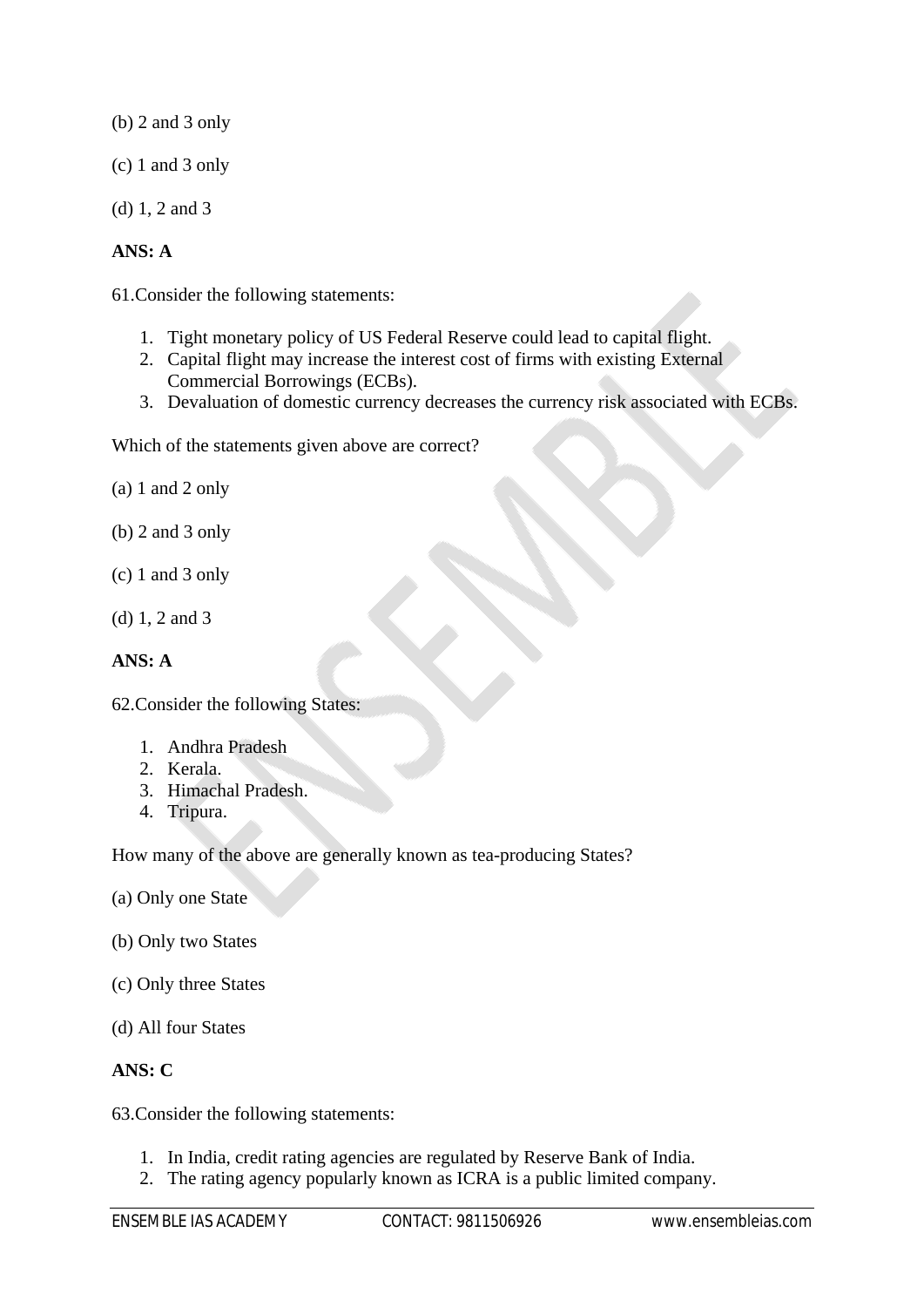3. Brickwork Ratings is an Indian credit rating agency.

Which of the statements given above are correct?

- (a) 1 and 2 only
- (b) 2 and 3 only
- (c) 1 and 3 only
- (d) 1, 2 and 3

## **ANS: B**

64.With reference to the Banks Board Bureau (BBB), which of the following statements are correct?

- 1. The Governor of RBI is the Chairman of BBB.
- 2. BBB recommends for the selection of heads for Public Sector Banks.
- 3. BBB helps the Public Sector Banks in developing strategies and capital raising plans.

Select the correct answer using the code given below:

- (a) 1 and 2 only
- (b) 2 and 3 only
- (c) 1 and 3 only
- (d) 1, 2 and 3

**ANS: B**

65.With reference to Convertible Bonds, consider the following statements :

- 1. As there is an option to exchange the bond for equity, Convertible Bonds pay a lower rate of interest.
- 2. The option to convert to equity affords the bondholder a degree of indexation to rising consumer prices.

Which of the statements given above is/are correct?

(a) 1 only

- (b) 2 only
- (c) Both 1 and 2
- (d) Neither 1 nor 2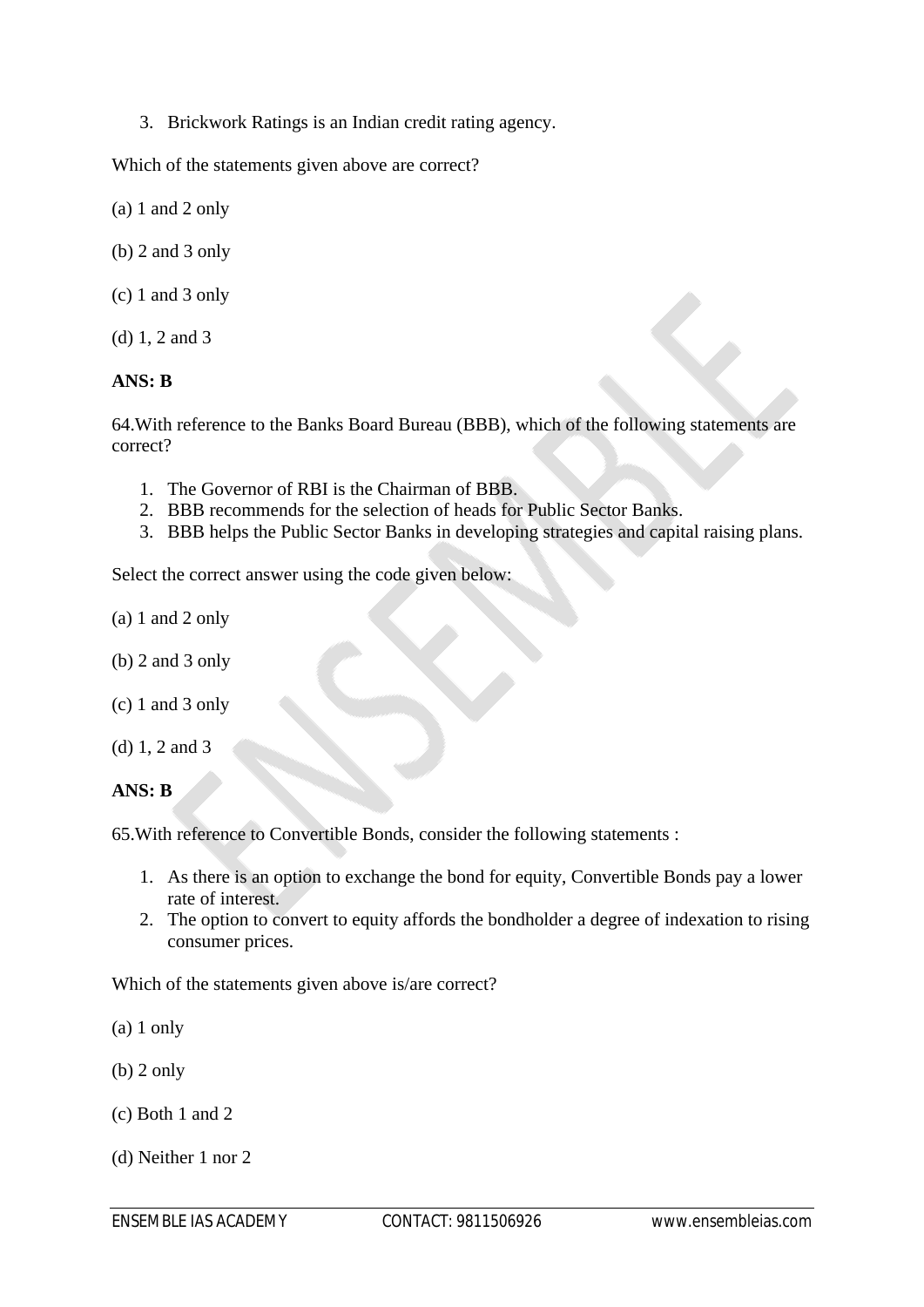## **ANS: A**

66.Consider the following:

- 1. Asian Infrastructure Investment Bank
- 2. Missile Technology Control Regime
- 3. Shanghai Cooperation Organisation

India is a member of which of the above?

(a) 1 and 2 only

- (b) 3 only
- (c) 2 and 3 only a

```
(d) 1, 2 and 3.
```
## **ANS: D**

67.Consider the following statements:

- 1. Vietnam has been one of the fastest growing economies in the world in the recent years.
- 2. Vietnam is led by a multi-party political system.
- 3. Vietnam's economic growth is linked to its integration with global supply chains and focus on exports.
- 4. For a long time Vietnam's low labour costs and stable exchange rates have attracted global manufacturers.
- 5. Vietnam has the most productive e-service sector in the Indo-Pacific region.

Which of the statements given above are correct?

(a) 2 and 4

(b) 3 and 5

(c) 1,3 and 4

(d) 1 and 2

## **ANS: C**

68.In India, which one of the following is responsible for maintaining price stability by controlling inflation ?

- (a) Department of Consumer Affairs
- (b) Expenditure Management Commission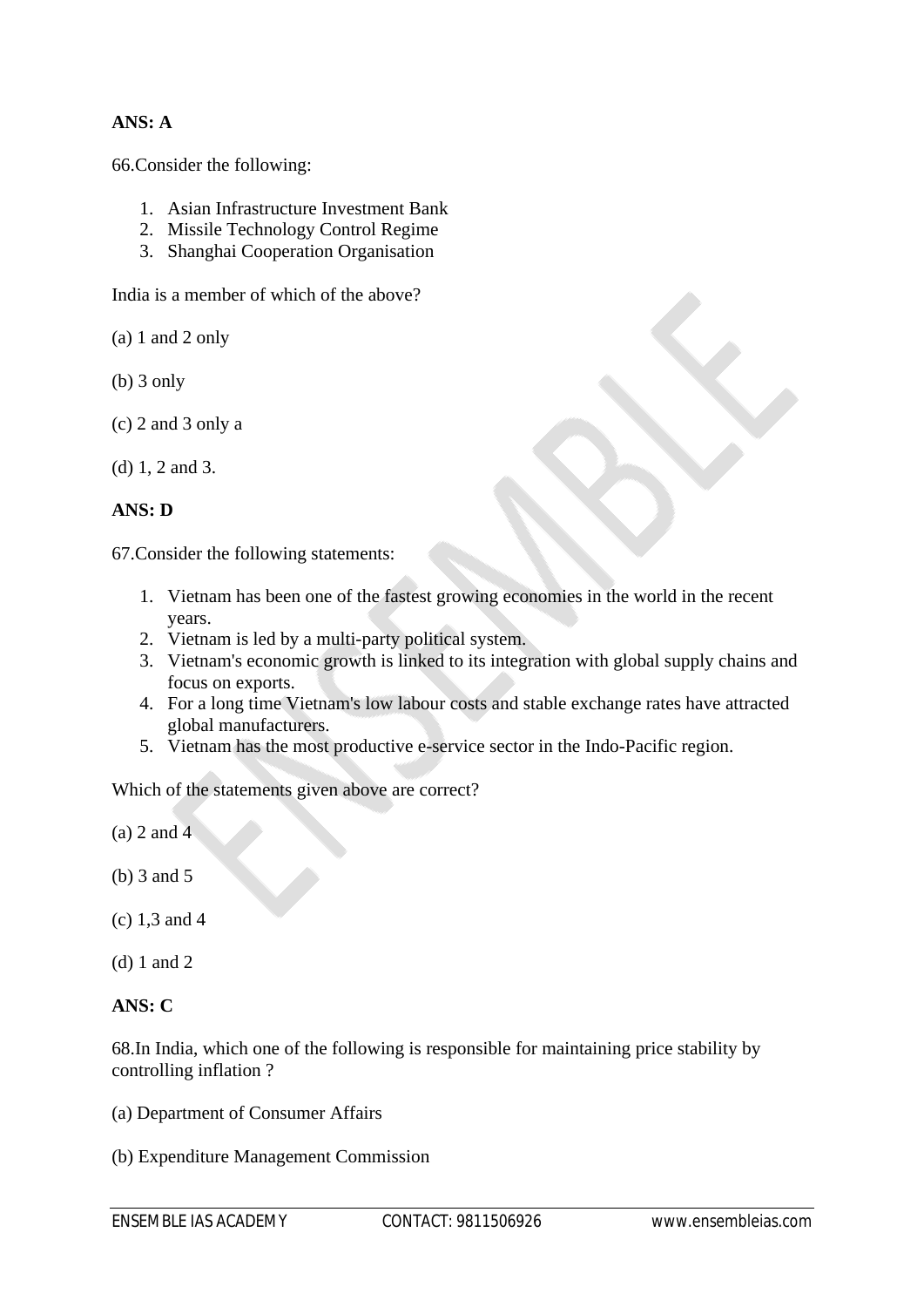(c) Financial Stability and Development Council

(d) Reserve Bank of India

## **ANS: D**

69.With reference to Non-Fungible Tokens (NFTs), consider the following statements :

- 1. They enable the digital representation of physical assets.
- 2. They are unique cryptographic tokens that exist on a blockchain.
- 3. They can be traded or exchanged at equivalency and therefore can be used medium of commercial as transactions.

Which of the statements given above are correct?

(a) 1 and 2 only

- (b) 2 and 3 only
- (c) 1 and 3 only
- (d) 1, 2 and 3

## **ANS: A**

70.Consider the following pairs;

Reservoirs States

| 1. Ghataprabha  | Telangana      |
|-----------------|----------------|
| 2. Gandhi Sagar | Madhya Pradesh |
| 3. Indira Sagar | Andhra Pradesh |
| 4. Maithon      | Chhattisgarh   |
|                 |                |

How many pairs given above are **not correctly** matched?

- (a) Only one pair
- (b) Only two pairs
- (c) Only three pairs
- (d) All four pairs

## **ANS: C**

Ghatprabha—Karnataka (not Telangana)

Indira Sagar—Madhya Pradesh (not Andhra Pradesh)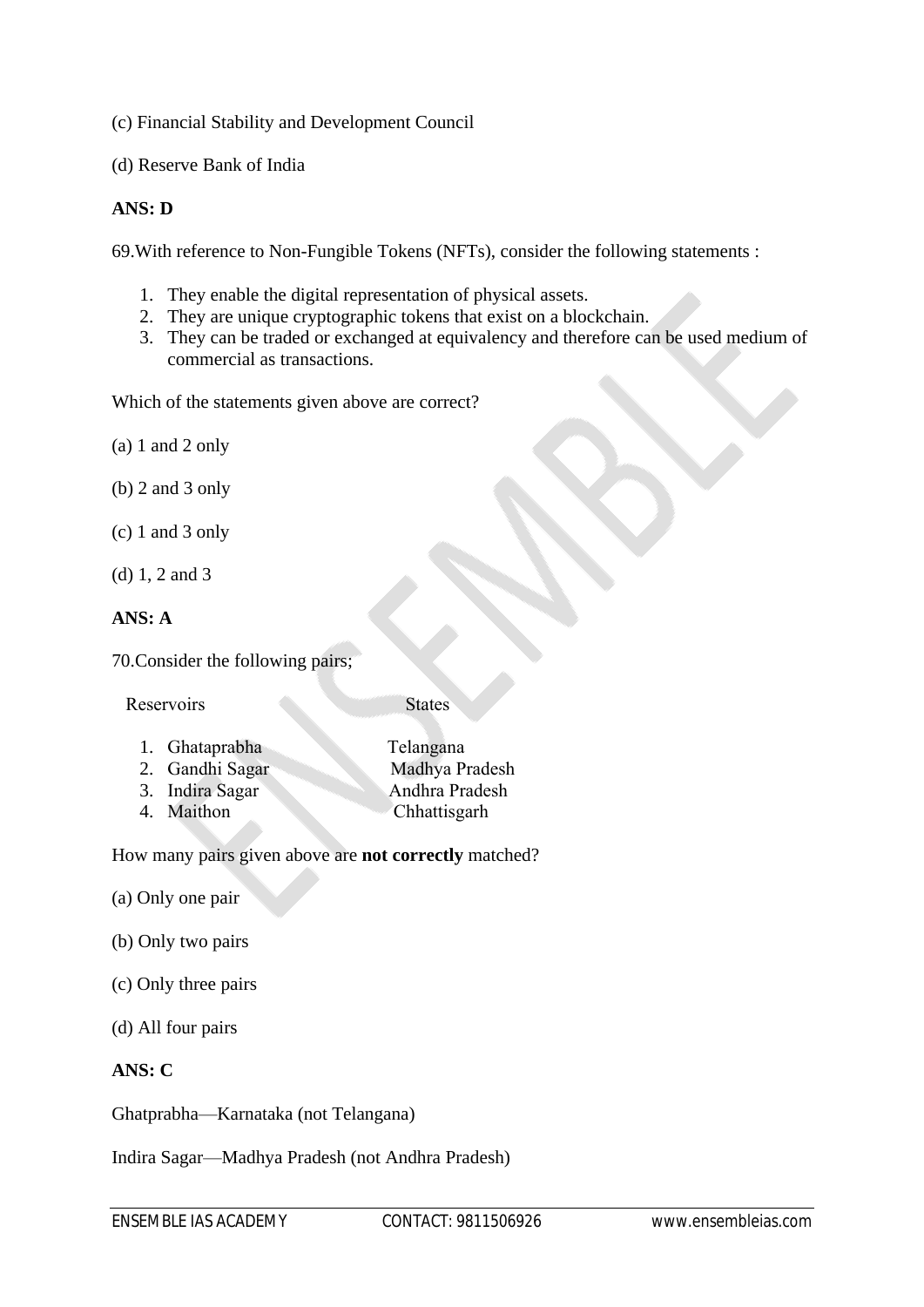Maithon—Jharkhand (not Chhattisgarh)

71.In India, which one of the following compiles information on industrial disputes, closures, retrenchments and lay-off in factories employing workers ?

- (a) Central Statistics Office
- (b) Department for Promotion of Industry and Internal Trade

(c) Labour Bureau

(d) National Technical Manpower Information System

## **ANS: C**

72.In India, what is the role of the Coal Controller's Organization (CCO)?

- 1. CCO is the major source of Coal Statistics in Government of India.
- 2. It monitors progress of development of Captive Coal/Lignite blocks.
- 3. It hears any objection to the Government's notification relating to acquisition of coalbearing areas.
- 4. It ensures that coal mining companies deliver the coal to end users in the prescribed time.

Select the correct answer using the code given below:

(a)1, 2 and 3

- (b)3 and 4 only
- (c)1 and 2 only

(d)1,2 and 4

#### **ANS: A**

73.If a particular area is brought under the Fifth Schedule of the Constitution of India, which one of the following statements 'best reflects the consequence of it?

(a) This would prevent the transfer of land of tribal people to non-tribal people..

(b) This would create a local self-governing body in that area.

(c) This would convert that area into a Union Territory.

(d) The State having such areas would be declared a Special Category State.

## **ANS: A**

74.Consider the following statements: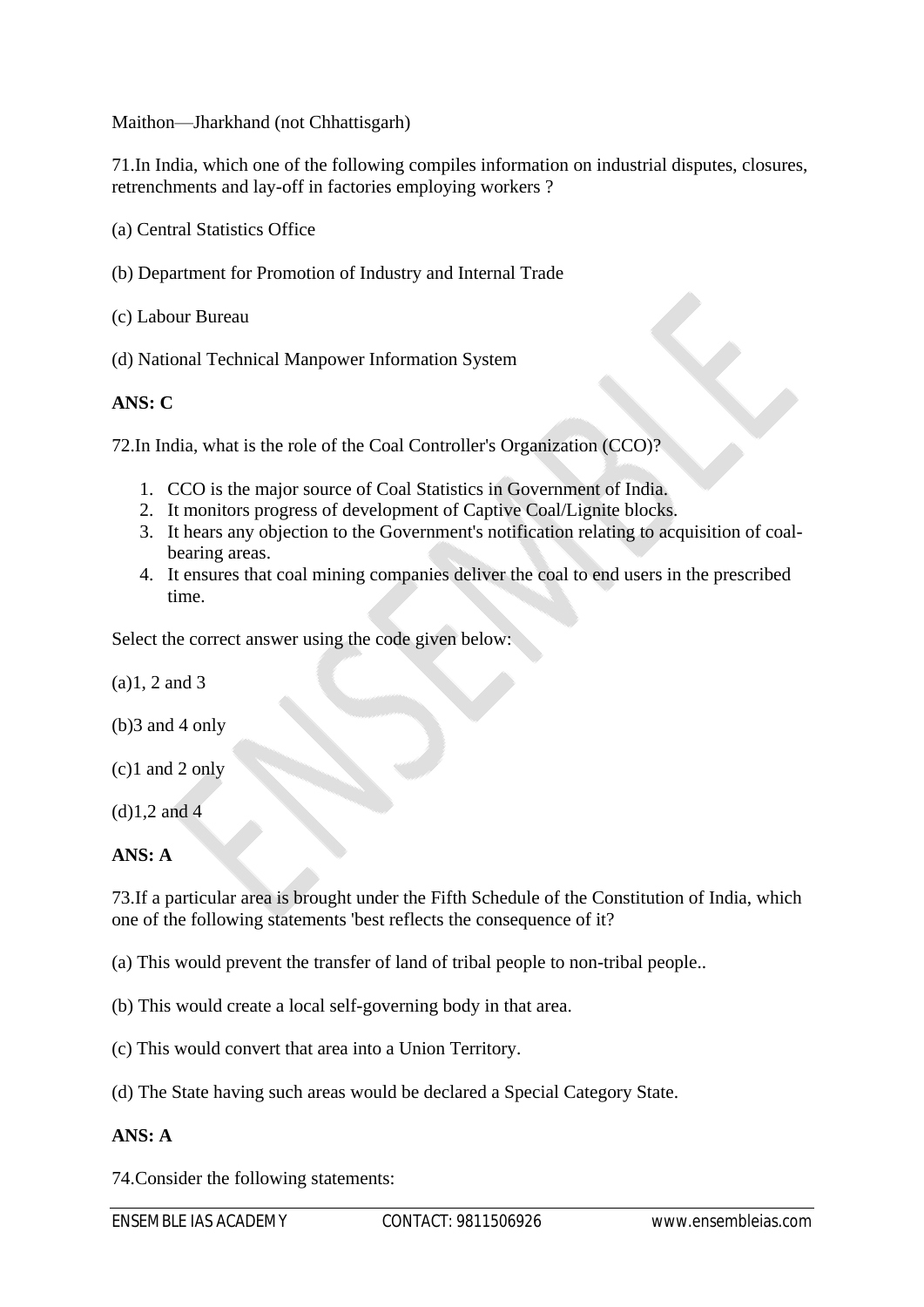- 1. The Indian Sanitation Coalition is a platform to promote Sustainable sanitation and is funded by the Government of India and the World Health Organization.
- 2. The National Institute of Urban Affairs is an apex body of the Ministry of Affairs in and Urban Housing Government of India and provides innovative solutions to address the challenges of Urban India.

Which of the statements given above is/are correct?

(a) I only

(b) 2 only

(c) Both 1 and 2

(d) Neither 1 nor 2

## **ANS: B**

75.Which one of the following has been constituted under the Environment (Protection) Act, 1986?

(a) Central Water Commission

- (b) Central Ground Water Board
- (c) Central Ground Water Authority
- (d) National Water Development Agency

#### **ANS: C**

76.With reference to the "United Nations Credentials Committee", Consider the following statements:

- 1. It is a committee set up by the UN Security Council and works under its supervision.
- 2. It traditionally meets in March, June and September every year.
- 3. It assesses the credentials of all UN members before submitting a report to the General Assembly for approval.

Which one of the statements given above is/are correct?

(a)3 only

- (b)1 and 3
- (c)2 and 3

(d)1 and 2

**ANS: A**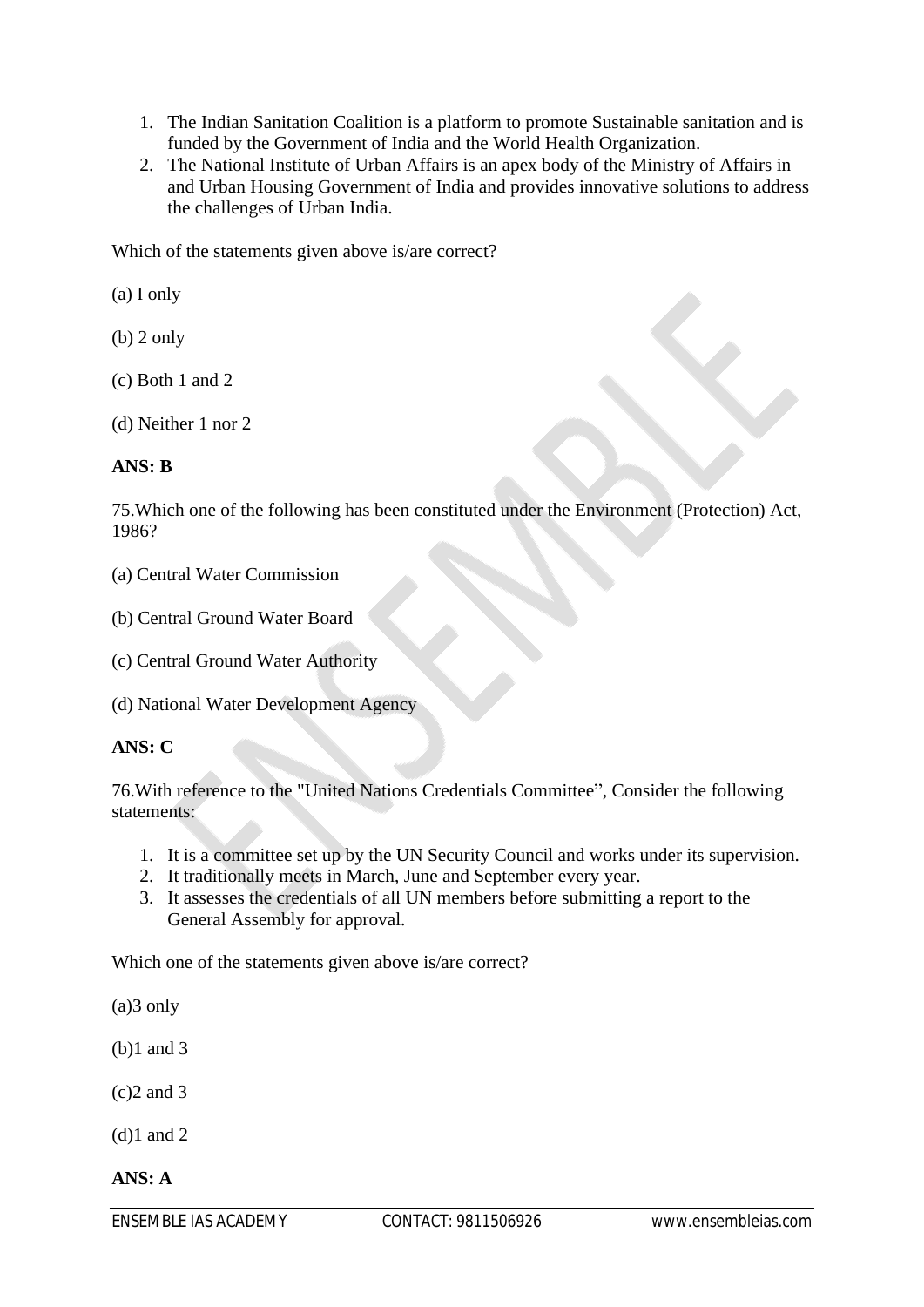77.Which one of the following statements best describes the 'Polar Code'

(a) It is the international code of safety for ships operating in polar waters.

(b) It is the agreement of the countries around the North Pole regarding the demarcation of their territories in the polar region.

(c) It is a set of norms to be followed by the countries whose scientists undertake research studies in the North Pole and South Pole.

(d) It is a trade and security agreement of the member countries of the Arctic Council.

## **ANS: A**

:

78.With reference to the United Nations General Assembly, consider the following statements

- 1. The UN General Assembly can grant observer status to the non-member States.
- 2. Inter-governmental organisations can seek observer status in the UN General Assembly.
- 3. Permanent Observers in the UN General Assembly can maintain missions at the UN headquarters.

Which of the statements given above are correct?

- (a) 1 and 2 only
- (b) 2 and 3 only
- (c) 1 and 3 only
- (d) 1, 2 and 3

## **ANS: D**

79.With reference to the "Ten Board" in India, consider the following statements:

- 1. The Tea Board in a statutory body.
- 2. It is a regulatory body attached to the Ministry of Agriculture and Farmers Welfare.
- 3. The Ten Board's Head Office in situated in Bengaluru.
- 4. The Board has overseas offices at Dubai and Moscow.

Which of the statements given above are correct?

- (a) 1 and 3
- (b) 2 and 4
- (c) 3 and 4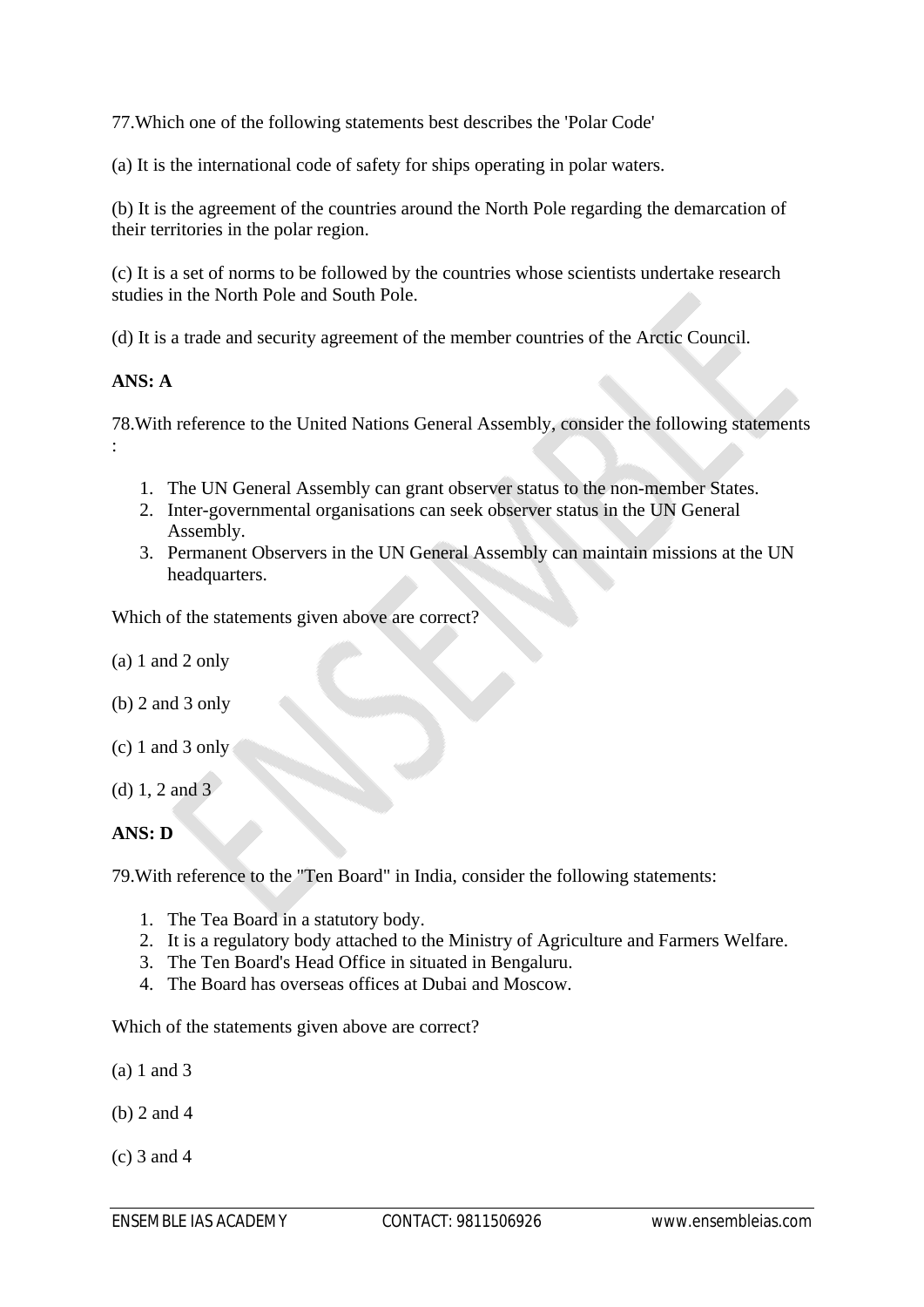(d) 1 and 4

## **ANS: D**

80.Which one of the following best describes the term "greenwashing"?

(a)Conveying a false imression that a company's products are eco-friendly and environmentally sound

(b)Non-inclusion of ecological/ environmental costs in the Annual Financial Statements of a country

(c)Ignoring the disastrous ecological consequences while undertaking infrastructure development

(d)Making mandatory provisions for environmental costs in a government project/programm

## **ANS: A**

81.Consider the following statements:

- 1. High clouds primarily reflect solar radiation and cool the surface of the Earth.
- 2. Low clouds have a high absorption of infrared radiation emanating from the Earth's surface and thus cause warming effect.

Which of the statements given above is/are correct?

- (a) 1 only
- (b) 2 only
- (c) Both 1 and 2
- (d) Neither 1 nor 2

## **ANS: D**

82.Consider the following statements :

- 1. Bidibidi is a large refugee settlement in north-western Kenya
- 2. Some people who fled from South Sudan civil war live in Bidibidi. ✓
- 3. Some people who fled from civil war in Somalia live in Dadaab refugee complex in Kenya.

Which of the statements given above is/are correct?

(a) 1 and 2

(b) 2 only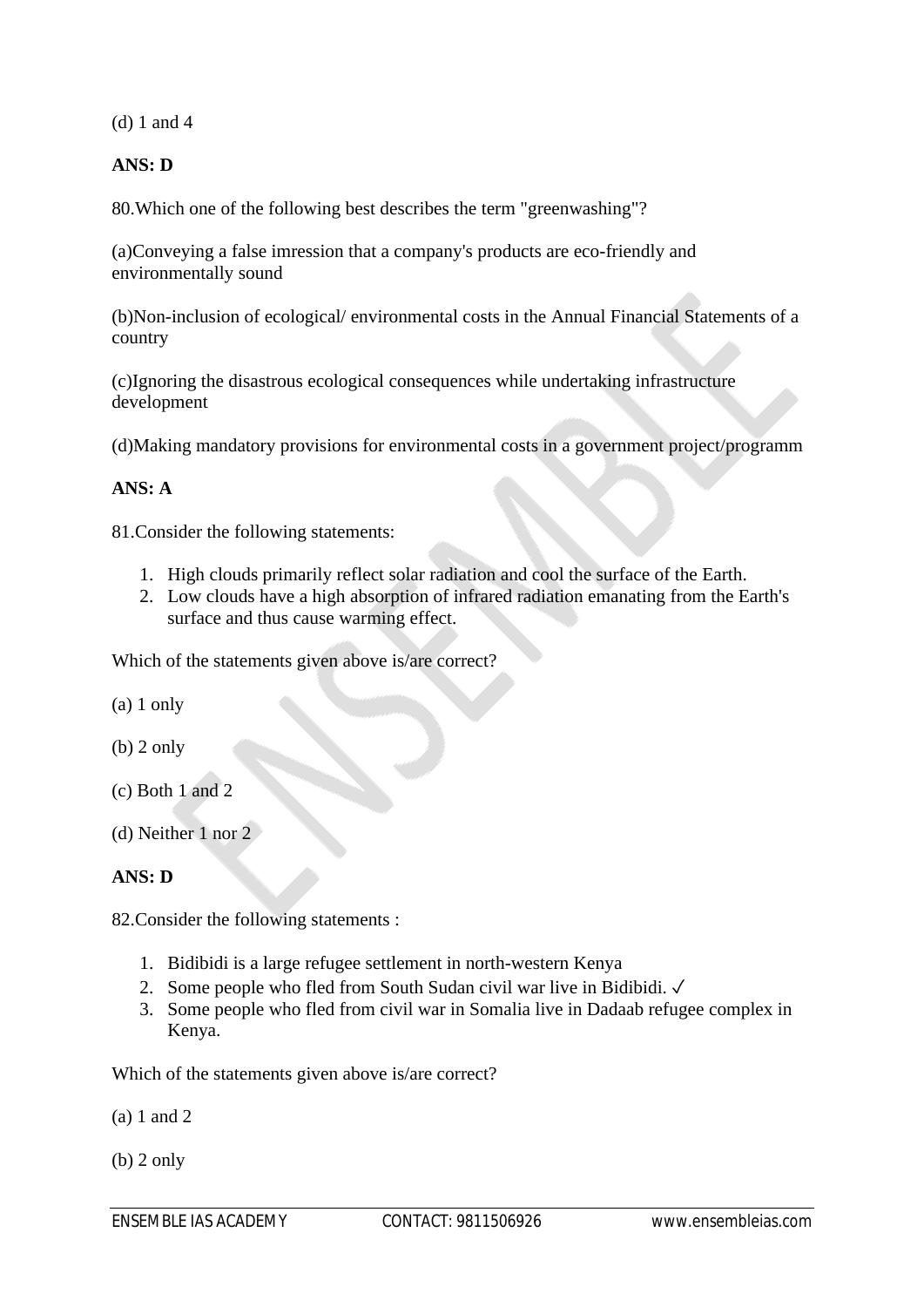$(c)$  2 and 3

(d) 3 only

## **ANS: C**

Bidibidi Refugee settlement is in Uganda.

83.Consider the following countries:

- 1. Armenia
- 2. Azerbaijan
- 3. Croatia
- 4. Romania
- 5. Uzbekistan

Which of the above are members of the Organization of Turkic States?

(a) 1, 2 and 4

- (b) 1 and 3
- (c) 2 and 5
- (d) 3, 4 and 5

## **ANS: C**

**Organization of Turkic States** (then called the Cooperation Council of Turkic Speaking States - Turkic Council) was established in 2009 as an intergovernmental organization, with the overarching aim of promoting comprehensive cooperation among Turkic States. Its four founding member states are Azerbaijan, Kazakhstan, Kyrgyzstan and Türkiye. During the 7thSummit held in Baku in October 2019, Uzbekistan joined as a full member. Hungary received observer status at the Organization during its 6th Summit in Cholpon-Ata, Kyrgyz Republic in September 2018. And in lately in the 8th Summit held in November 2021, Turkmenistan joined as an Observer Member to the Organization.

84.Consider the following statements:

- 1. Gujarat has the largest solar park in India.
- 2. Kerala has a fully solar powered International Airport.
- 3. Goa has the largest flonting solar photovoltaic project in India.

Which of the statements given above is/are correct?

(a) 1 and 2

(b) 2 only

(c) 1 and 3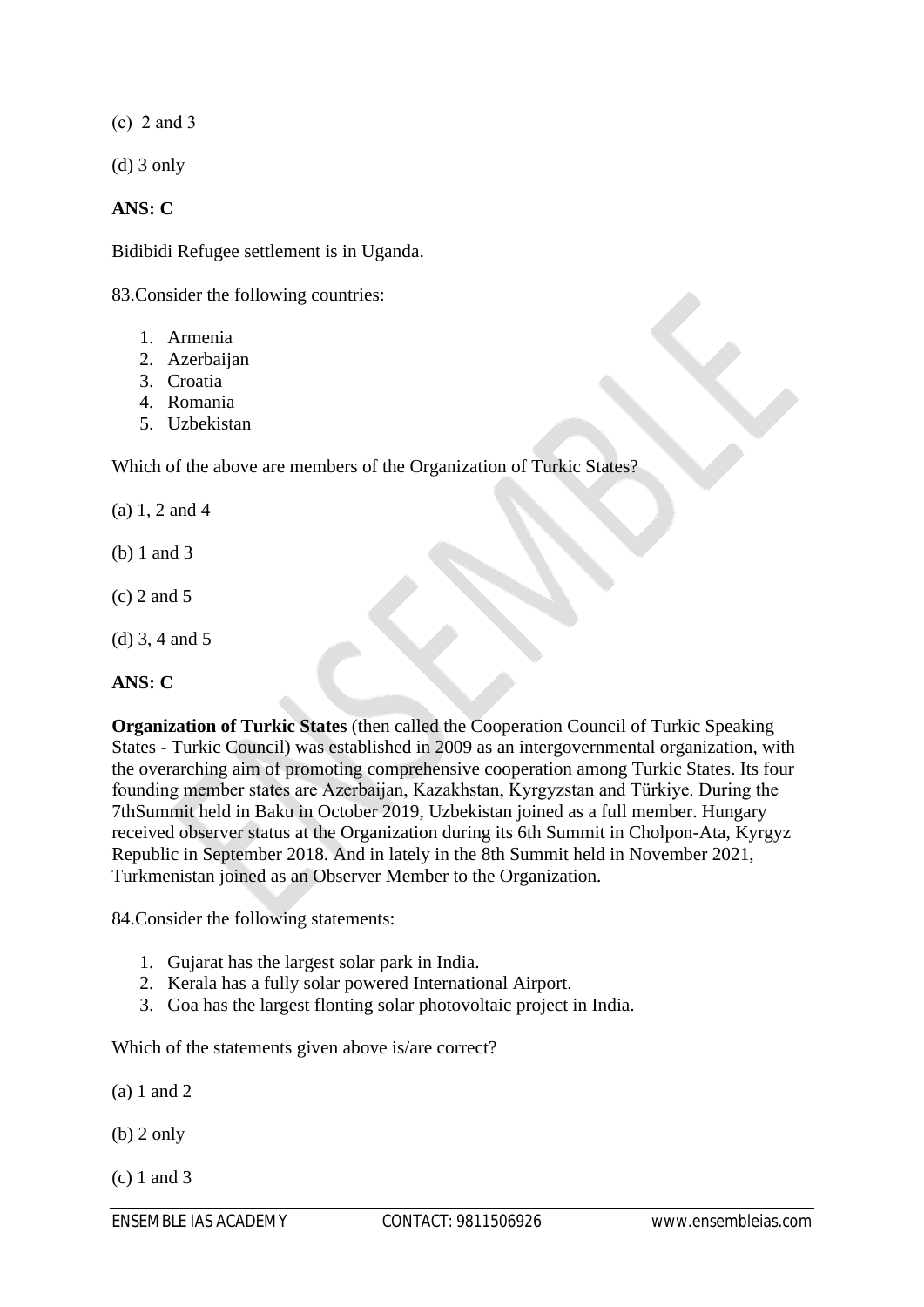(d) 3 only

## **ANS: B**

Bhadla Solar Park is the largest solar power park in the world. Bhadla Solar Park is located in Bhadla, a dry and sandy region in **Rajasthan**, and spans 14,000 acres. There are over 10 million solar panels at the park, which contribute to an operational capacity of 2245MW.

India's largest floating solar photovoltaic plant in Andhra Pradesh.

85.With reference to the United Nations Convention on the Law of Sea, consider the following statements :

- 1. A coastal state has the right to establish the breadth of its territorial sea up to a limit not exceeding 12 nautical miles, measured from baseline determined in accordance with the convention.
- 2. Ships of all states, whether coastal or land-locked, enjoy the right of innocent passage through the territorial sea.
- 3. The Exclusive Economic Zone shall not extend beyond 200 nautical miles from the baseline from which the breadth of the territorial sea is measured.

Which of the statements given above are correct?

- (a) 1 and 2 only
- (b) 2 and 3 only
- (c) 1 and 3 only
- (d) 1, 2 and 3

**ANS: D**

86.Which one of the following statements best reflects the issue with Senkaku Islands, sometimes mentioned in the news ?

(a) It is generally believed that they are artificial islands made by a country around South China Sea.

(b) China and Japan engage in maritime disputes over these islands in East China Sea.

(c) A permanent American military base has been set up there to help Taiwan to increase its defence capabilities.

(d) Though International Court of Justice declared them as no man's land, some South-East Asian countries claim them.

## **ANS: B**

87.Consider the following pairs :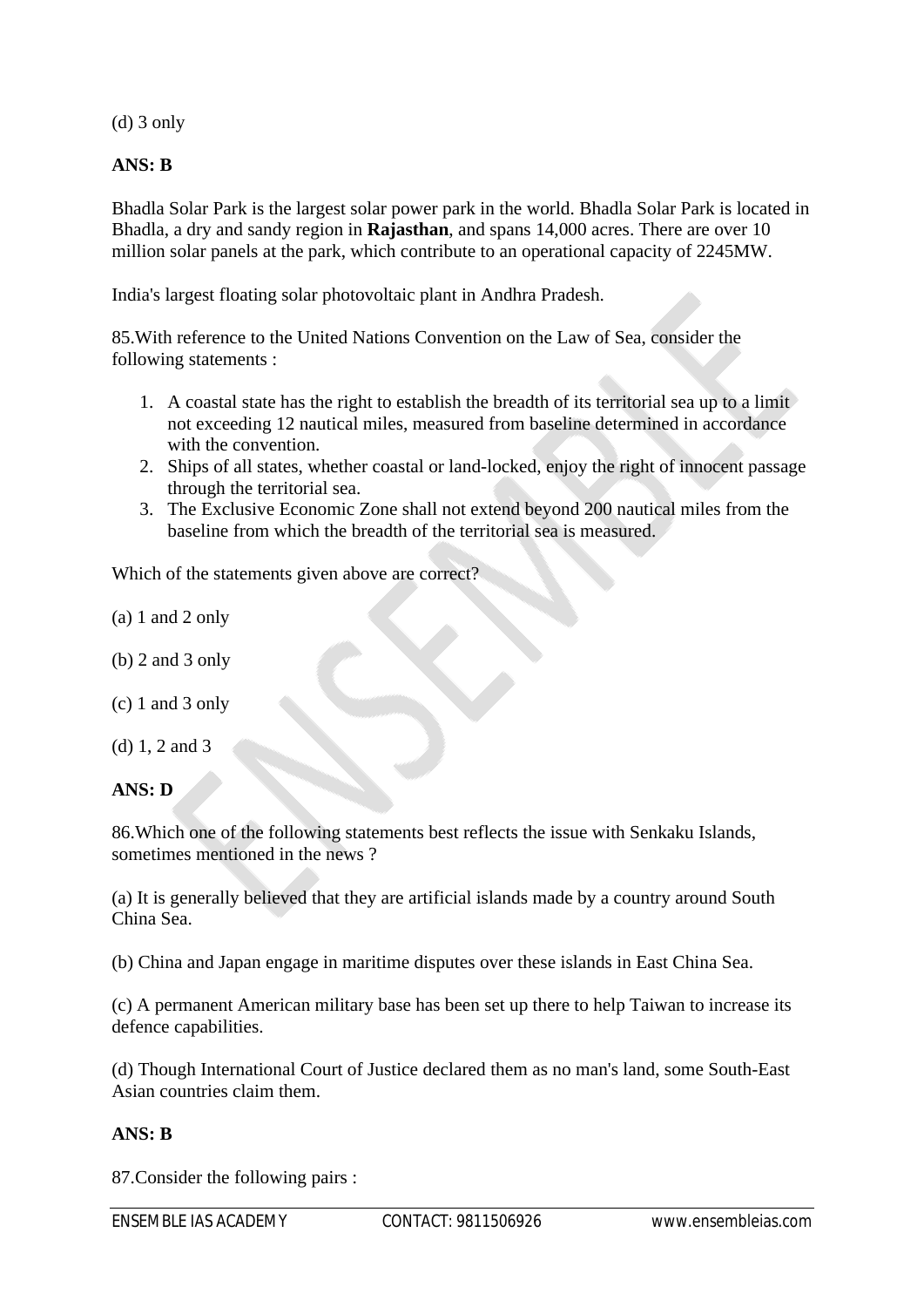| Country    | Important reason for being in the news recently       |
|------------|-------------------------------------------------------|
| 1. Chad    | Setting up of permanent military base by China        |
| 2. Guinea  | Suspension of Constitution and Government by military |
| 3. Lebanon | Severe and prolonged economic depression              |

4. Tunisia Suspension of Parliament by President

How many pairs given above are correctly matched?

(a) Only one pair

- (b) Only two pairs
- (c) Only three pairs
- (d) All four pairs

## **ANS: C**

88.Consider the following pairs :

Country **Region often mentioned in the news** 

- 1. Anatolia Turkey 2. Amhara Ethiopía
- 3. Cabo Delgado Spain
- 4. Catalonin Italy

How many pairs given above are correctly matched?

- (a) Only one pair
- (b) Only two pairs
- (c) Only three pairs
- (d) All four pairs

## **ANS: B**

:

Cabo Delgado—Mozambique

Catalonia—Spain

89.With reference to Indian laws about wildlife protection, consider the following statements

- 1. Wild animals are the sole property of the government.
- 2. When a wild animal is declared protected, such animal is entitled for equal protection whether it is found in protected areas or outside.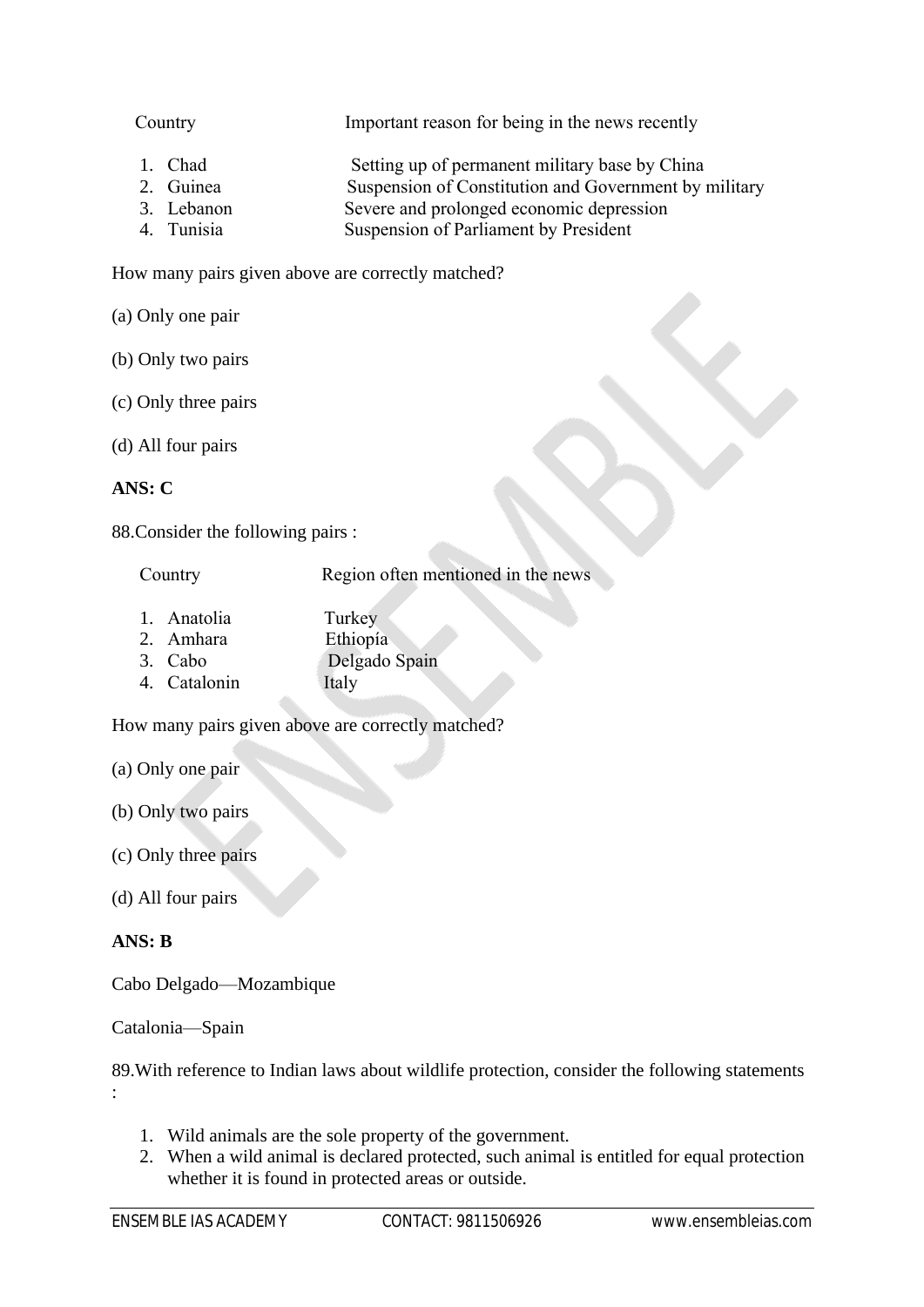3. Apprehension of a protected wild animal becoming a danger to human life is sufficient ground for its capture or killing.

Which of the statements given above is/are correct?

- (a) 1 and 2
- (b) 2 only
- (c) 1 and 3
- (d) 3 only

## **ANS: A**

90.Certain species of which one of the following organisms are well known as cultivators of

- fungi?
- (a) Ant
- (b) Cockroach
- (c) Crab
- (d) Spider

## **ANS: A**

91.Consider the following pairs:

Site of Ashoka's major rock edicts Location in the State of

- 1. Dhauli Odisha
- 
- 

2. Erragudi - Andhra Pradesh 3. Jaugada - Madhya Pradesh 4. Kalsi - Karnataka

How many pairs given above are correctly matched?

- (a) Only one pair
- (b) Only two pairs
- (c) Only three pairs
- (d) All four pairs

#### **ANS: B**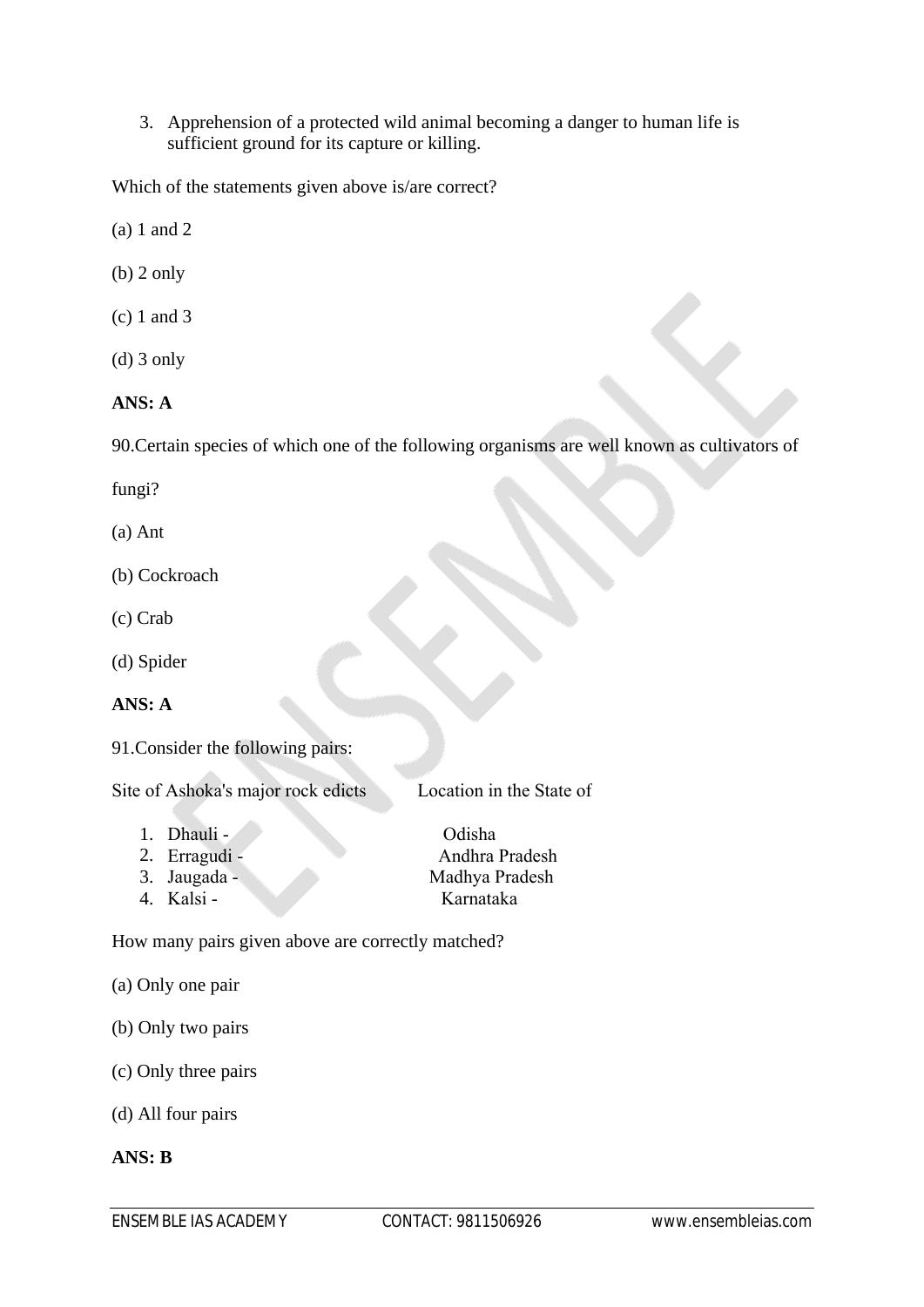92.Consider the following pairs :

King Dynasty

| 1. Nannuka        | Chandela          |
|-------------------|-------------------|
| 2. Jayashakti -   | Paramara          |
| 3. Nagabhata II - | Gurjara-Pratihara |
| 4. Bhoja -        | Rashtrakuta       |

How many pairs given above are correctly matched?

(a) Only one pair

(b) Only two pairs

(c) Only three pairs

(d) All four pairs

## **ANS: B**

93.Which one of the following statements about Sangam literature in ancient South India is correct?

(a) Sangam poems are devoid of any reference to material culture.

(b) The social classification of Varna was known to Sangam poets.

(c) Sangam poems have no reference to warrior ethic.

(d) Sangam literature refers to magical forces as irrational.

## **ANS: B\***

94."Yogavasistha" was translated into Persian by Nizamuddin Panipati during the reign of:

- (a) Akbar
- (b) Humayun
- (c) Shahjahan
- (d) Aurangzeb

## **ANS: A**

95.The world's second tallest statue in sitting pose of Ramanuja was inaugurated by the Prime Minister of India at Hyderabad one of the following recently. Which statements correctly represents the teachings of Ramanuja?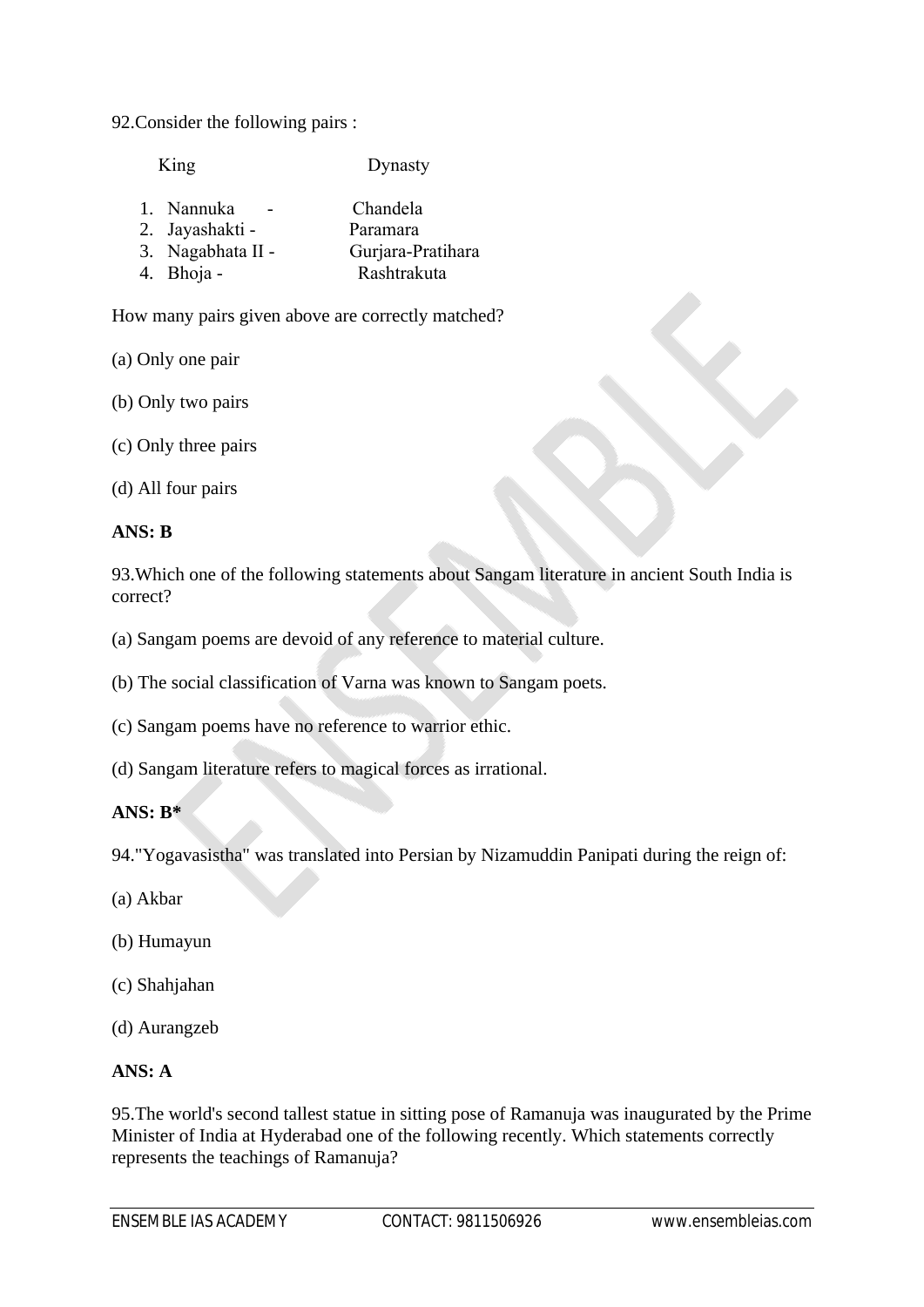- (a) The best means of salvation was devotion.
- (b) Vedas are eternal, self-existent and wholly authoritative.
- (c) Logical arguments were essential means for the highest bliss.
- (d) Salvation was to be obtained through meditation.

## **ANS: A**

96.The Prime Minister recently inaugurated the new Circuit House near Somnath Temple at Veraval. Which of the following statements are correct regarding Somnath Temple?

- 1. Somnath Temple is one of the Jyotirlinga shrines.
- 2. A description of Somnath Temple was. given by Al-Biruni.
- 3. Pran Pratishtha of Somnath Temple (installation of the present-day temple) was done by President S. Radhakrishnan.

Select the correct answer using the code given below:

- (a) 1 and 2 only
- (b) 2 and 3 only
- (c) 1 and 3 only
- (d) 1, 2 and 3

## **ANS: A**

97.Which one of the following statements best describes the role of B cells and T cells in the human body?

- (a) They protect the body from environmental allergens.
- (b) They alleviate the body's pain and inflammation.
- (c) They act as immunosuppressants in the body.
- (d) They protect the body from the diseases caused by pathogens.

## **ANS: D**

98.Consider the following statements:

- 1. Other than those made by humans, nanoparticles do not exist in nature.
- 2. Nanoparticles of some metallic oxides are used in the manufacture of some cosmetics.
- 3. Nanoparticles of some commercial products which enter the environment are unsafe for humans.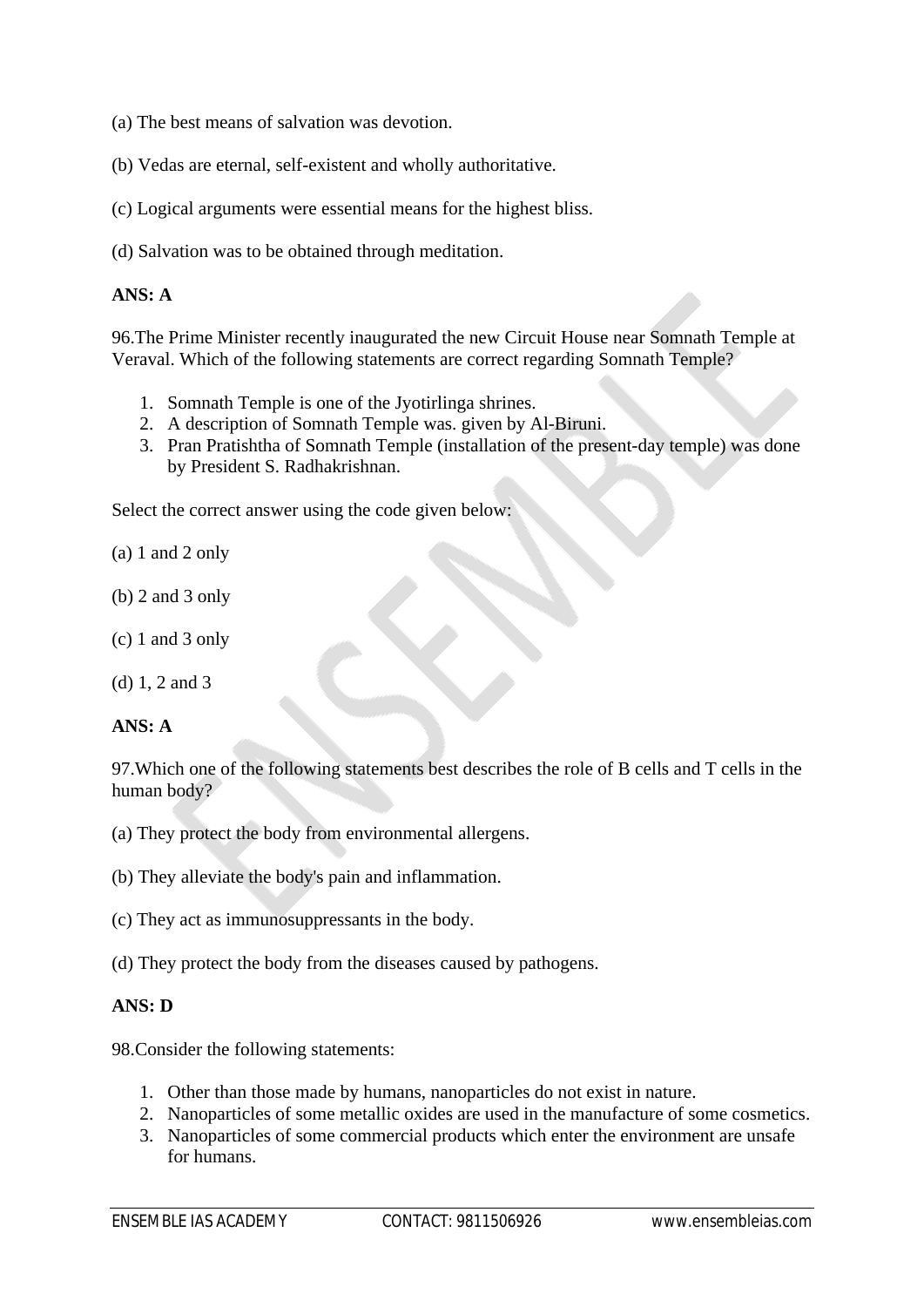Which of the statements given above is/are correct?

(a) 1 only

- (b) 3 only
- (c) 1 and 2

(d) 2 and 3

## **ANS: D**

99.Consider the following statements:

DNA Barcoding can be a tool to:

- 1. assess the age of a plant or animal.
- 2. distinguish among species that look alike.
- 3. identify undesirable animal or plant materials in processed foods.

Which of the statements given above is/are correct?

- (a) 1 only
- (b) 3 only
- (c) 1 and 2
- (d) 2 and 3

#### **ANS: D**

100.Consider the following:

- 1. Carbon monoxide
- 2. Nitrogen oxide
- 3. Ozone
- 4. Sulphur dioxide

Excess of which of the above in the environment is/are cause(s) of acid rain?

(a) 1, 2 and 3

- (b) 2 and 4 only
- (c) 4 only

(d) 1, 3 and 4

#### **ANS: B**

ENSEMBLE IAS ACADEMY CONTACT: 9811506926 www.ensembleias.com